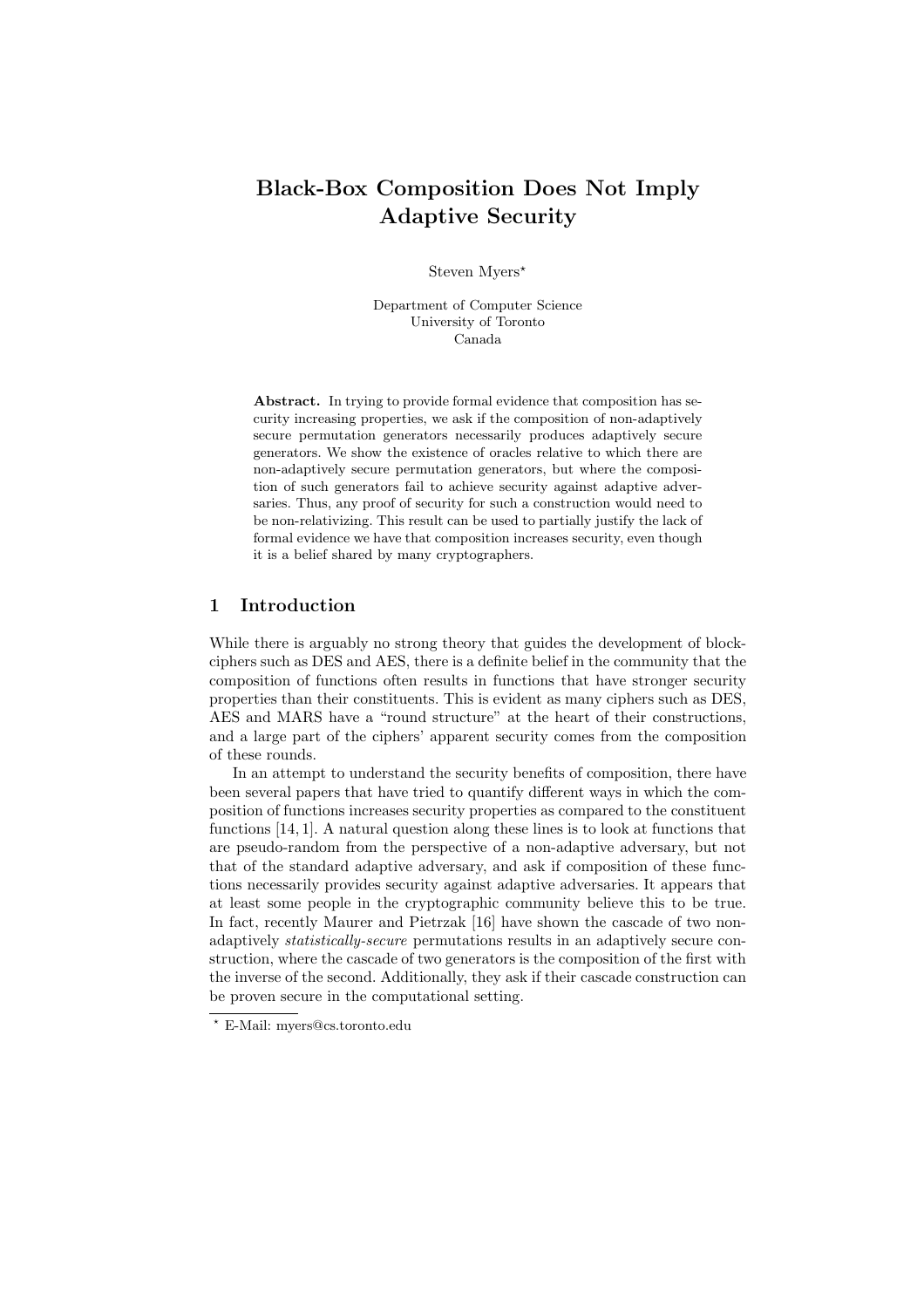In this paper we show that there is no non-relativizing proof that composition of functions provides security against adaptive adversaries. Thus, this work falls into a general research program that demonstrates the limitations of black-box constructions in cryptography. Examples of such research include [12, 19, 13, 5, 7, 6]. In the final section, we discuss how the techniques used here can be lifted and used on at least one other natural construction: the XOR of function generators.

We note that it is not possible to strictly separate non-adaptively secure function generators from adaptively secure ones in the black-box model, as there are several black-box constructions that construct the stronger object from the weaker one. The first treats the non-adaptively secure generator as a pseudorandom number generator and then uses the construction of Goldreich, Goldwasser and Micali [9] in order to construct a pseudo-random function generator. The second construction treats the non-adaptively secure function generator as a synthesizer and then constructs a function generator as described by Naor and Reingold in [17]. In both cases, we can go from function generators to permutation generators through the well known Luby-Rackoff construction [15]. However, there are several reasons why these constructions are unsatisfying: first, these constructions are not representative of what is done in practice to construct block-ciphers; second, they require  $\Omega(\frac{n}{\log n})$  calls to the non-adaptively secure functions generators. Therefore it is natural to ask if the more efficient constructions used in practice can provide adaptive security.

Finally, since it is possible to construct adaptively secure generators from non-adaptively secure generators using black box techniques, this result suggests the possibility that one reason there may be few general theorems championing the general security amplification properties of compositions is that such theorems are not establishable using standard black-box proof techniques.

#### 1.1 Black-Box Constructions and Proofs

Since the existence of most modern cryptographic primitives imply  $\mathcal{P} \neq \mathcal{NP}$ . much of modern cryptography revolves around trying to construct more complex primitives from other simpler primitives that are assumed to exist. That is, if we assume primitives of type  $P$  exist, and wish to show that a primitive of type Q exists, then we give a construction C, where  $C(M_P)$  is an implementation of  $Q$  whenever  $M_P$  is an implementation of  $P$ . However, most constructions in modern cryptography are black-box. More specifically, when given a a primitive P, we construct a primitive Q by a construction  $C^P$ , where the primitive P is treated as an oracle. The difference between the two constructions is that in the former case the construction may make use of the machine description, while in the latter it only treats the primitive as an oracle to be queried: it's as if P were inside of a black box.

Observe that it is not immediately clear how to prove that there can be no black-box construction  $C^P$  of a primitive Q from an implementation  $M_P$  of a primitive  $P$ , as the implementation  $C$  and the proof of its correctness and security could always ignore the presence of the oracle  $P$ , and independently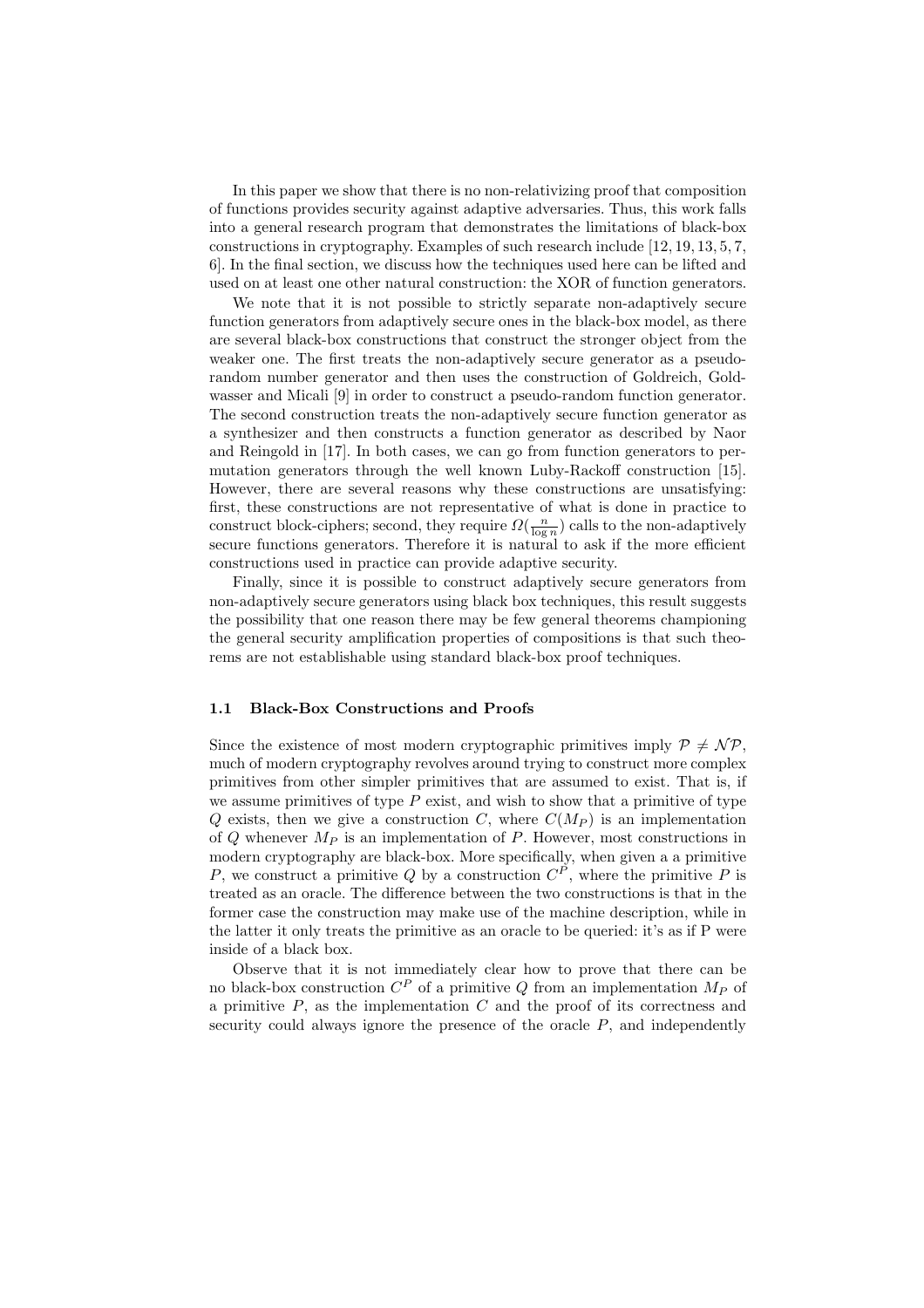use the implementation  $M_P$  in the construction C. The notion of proving blackbox separation results was initiated by Baker, Gill and Solovay [2], who were interested in the techniques necessary to answer the  $P$  vs.  $\mathcal{NP}$  question. Building on this work, Impagliazzo and Rudich [12] gave a model in which one can prove separations for cryptographic primitives. In their model they note that black-box constructions and proofs work relative to any oracle, that is they relativize, and therefore it is sufficient to provide an oracle  $O$  which implements a primitive  $P$ , but all constructions  $C^O$  of primitive Q are not secure relative to O. Gertner, Malkin and Reingold [8] have shown that if one's goal is to rule out black-box constructions, then a weaker type of theorem will suffice: for each black-box construction  $C^P$  of primitive Q, it suffices to demonstrate an oracle O that implements primitive  $P$ , but for which  $C^{O}$  is insecure. Our result will be of this flavor.

As was stated previously, we cannot separate non-adaptive generators from adaptive ones, as there are black-box constructions of one from the other. However, we show that certain constructions (those which are the composition of permutation generators) cannot provide provable adaptive security using blackbox techniques. This is done by constructing an oracle for each construction that provides a natural representation of a non-adaptively secure permutation generator, but where the composition of these generators is not adaptively secure.

Finally, we note that there are several techniques that are used in cryptography, such as Zero-Knowledge in its many incarnations (to name but a few [11, 10, 4, 18, 3]) that are often used in cryptographic constructions in such a way that the construction, and not necessarily the technique, is non-black-box.

#### 1.2 Our Results

Our main result involves permutation generators. These generators have an associated domain-size parameter  $n \in \mathbb{N}$  that fixes the set  $\{0, 1\}^n$  over which the permutations are defined.

**Theorem 1.** For every polynomial  $m$ , there exists a pair of oracles relative to which there exist non-adaptively secure pseudo-random permutation generators P such that the generator  $\underbrace{P \circ \ldots \circ P}_{m(n)}$ is not adaptively secure.

$$
\mathop{\mathsf{r}}\limits' (n)
$$

In the theorem  $P \circ P'$  denotes the natural composition construction: it is the generator constructed by fixing the security parameter and randomly choosing a  $p \in P$  and  $p' \in P'$  and computing the permutation  $p \circ p'$ . The construction  $P \circ \dots \circ P$  defines the generator that generates permutations over the set  $\{0,1\}^n$  $m(n)$ 

by composing  $m(n)$  generators P.

#### 1.3 Preliminaries & Notations

Let S be a finite set, and let  $x \in \mathcal{U}$  S denote the act of choosing an element x uniformly at random from  $S$ . To describe some of the probabilistic experiments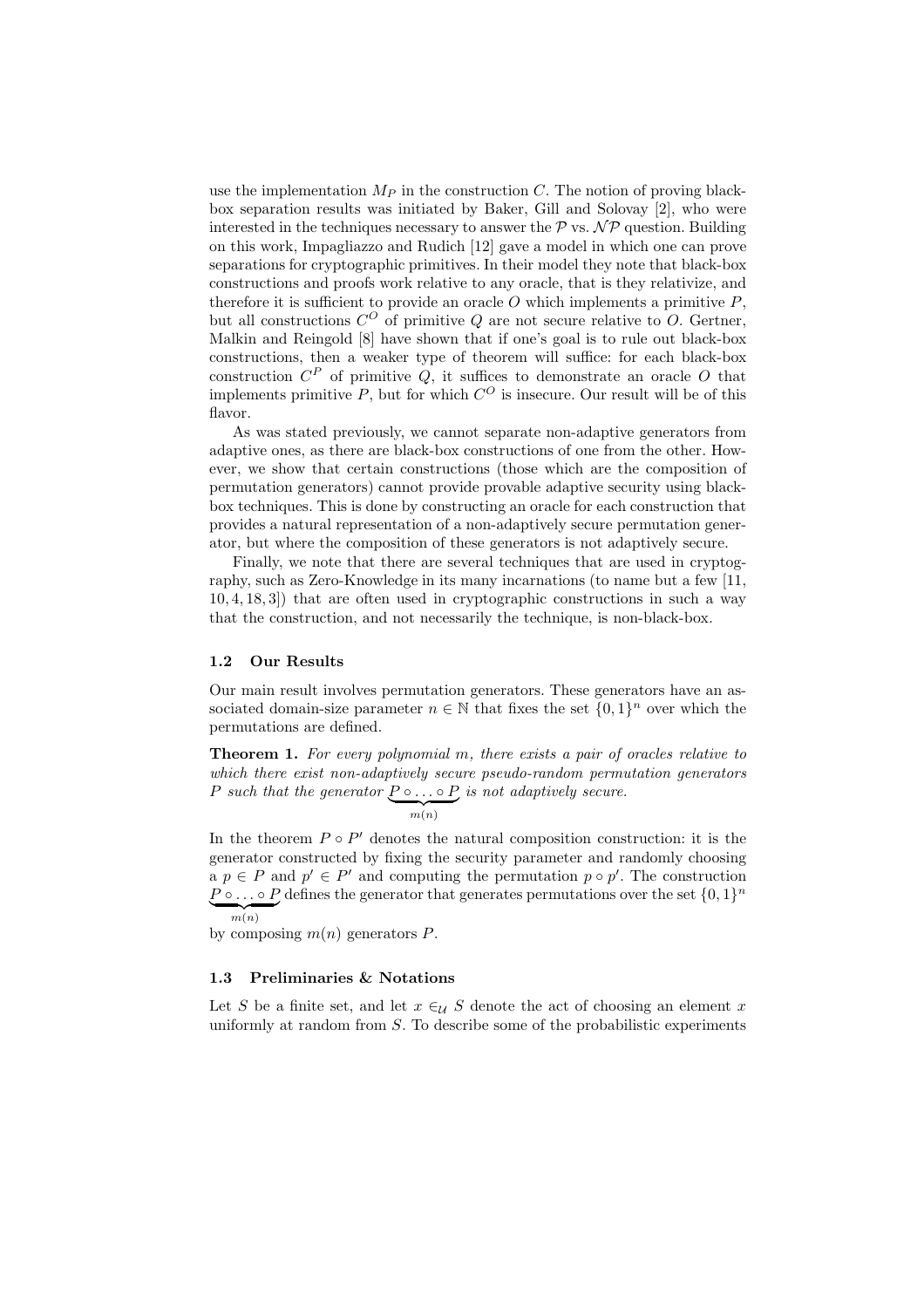we adopt the notation  $Pr[R_1; ...; R_k :: E|C]$  to denote the probability that if random processes  $R_1$  through  $R_k$  are performed, in order, then, conditioned on event  $C$ , the event  $E$  occurs.

**Notation 1.** Let D be any finite set, and let  $Q_1, Q_2 \subseteq D \times D$  be arbitrary sets of pairs. We define  $Q_1 \circ Q_2 = \{(a, c) | \exists a, b, c \in D \text{ s.t. } (a, b) \in Q_1 \land (b, c) \in Q_2\}.$ Generalizing this notion, for a collection of sets  $Q_{k_1}, \ldots, Q_{k_m} \subseteq D \times D$  and for a vector  $\mathbf{K} = (k_1, ..., k_m)$ , let  $Q_{\mathbf{K}} = Q_{k_1} \circ ... \circ Q_{k_m}$ .

**Notation 2.** For any finite set D, we denote by  $D^{[k]}$  the set of all k-tuples of distinct elements from D. In a slight abuse of notation, for a k-tuple  $\mathbf{d} =$  $(d_1, \ldots, d_k) \in D^k$ , we say  $x \in d$  if there exists an  $i \leq k$  such that  $x = d_i$ . Additionally, for a function f of the form  $D \to D$ , we write  $f(\mathbf{d})$  to denote  $(f(d_1), \ldots, f(d_k)).$ 

**Notation 3.** We denote by  $\Pi^n$  the set of all permutations over  $\{0,1\}^n$ , and we denote by  $\mathcal{F}^n$  the set off all functions of the form  $\{0,1\}^n \to \{0,1\}^n$ .

#### 1.4 Organization

In Section 2 we introduce the standard definitions related to Pseudo-Random Permutation and Function Generators, the difference between adaptive and nonadaptive security, and we discuss how these definitions are lifted into relativized worlds. In Section 3 we present the oracles relative to which we will prove our result. We show that, relative to these oracles, non-adaptively secure permutation generators exist, but that their composition does not provide adaptive security. This is done by showing that non-adaptive adversaries cannot make effective use of one of the oracles that an adaptive adversary can make use of. We demonstrate the oracles' lack of effectiveness to the non-adaptive adversary by demonstrating how the oracles responses could easily be simulated by a non-adaptive adversary. In Section 4 we present the proofs of the combinatorial lemmas behind the simulation just mentioned. We finish in Section 5 by discussing how the techniques presented can be lifted to get similar results for other constructions, such as those based on XOR. Finally, we discuss some directions for future work.

## 2 Standard Definitions

We use the standard, Turing machine based, uniform definitions for pseudorandom function generators and adversaries.

**Definition 1 (Function Ensembles).** We call  $G: \{0,1\}^n \times \{0,1\}^n \rightarrow \{0,1\}^n$ a function generator. We say that  $k \in \{0,1\}^{\kappa}$  is a key of G, write  $G(k, \cdot)$  as  $g_k(\cdot)$  and say that key k chooses the function  $g_k$ . Let  $g \in \mathcal{U}$  G represent the act of uniformly at random choosing a key k from  $\{0,1\}^{\kappa}$ , and then using the key k to choose the function  $q_k$ .

Let  $\ell$  be a polynomial, and let  $\mathcal{N} \subseteq \mathbb{N}$  be an infinitely large set. For each  $n \in \mathcal{N}$ , let  $G^n$  :  $\{0,1\}^{\ell(n)} \times \{0,1\}^n \rightarrow \{0,1\}^n$  be a function generator.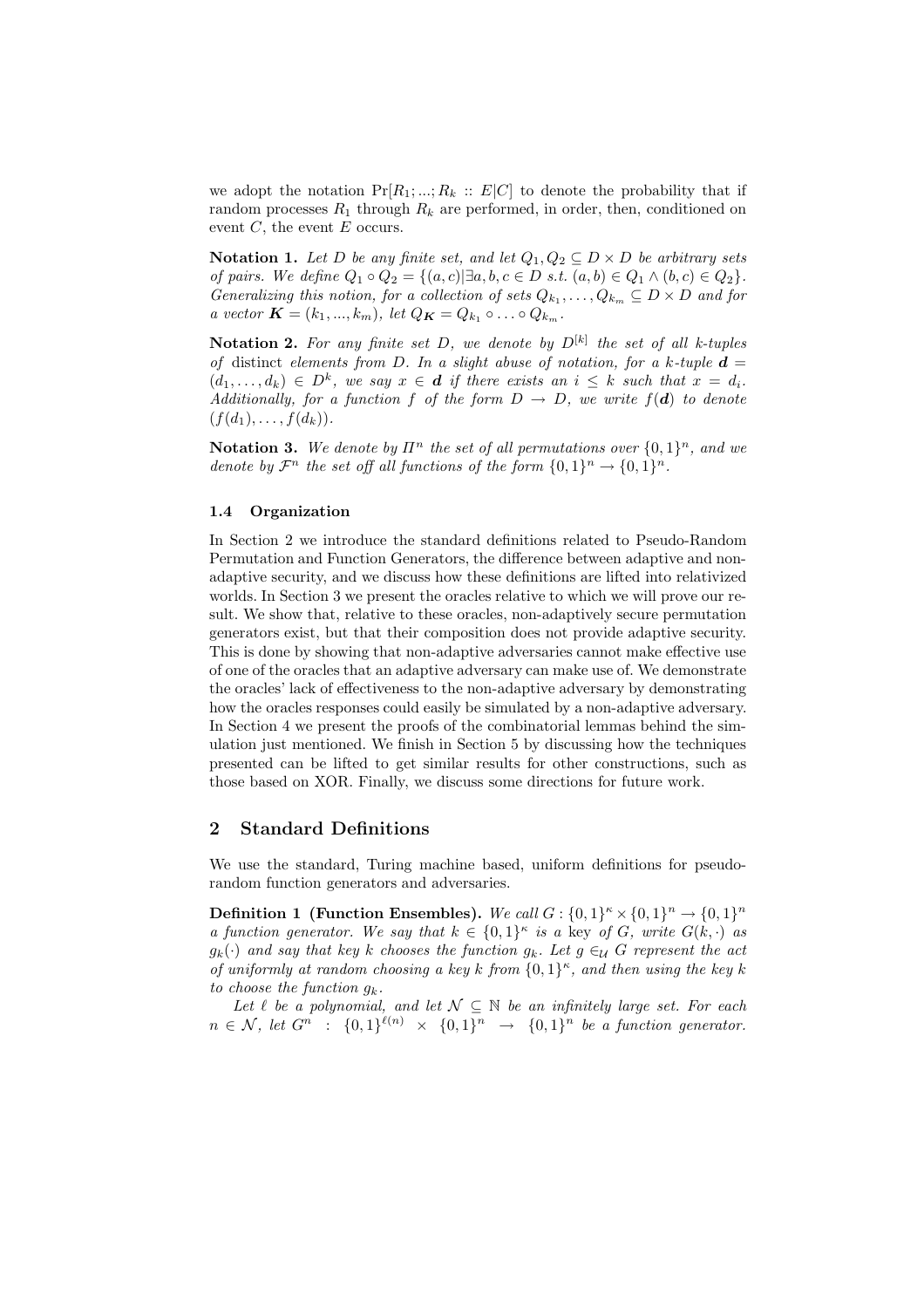We call  $G = \{G^n | n \in \mathcal{N}\}\$ a function ensemble. Given an ensemble G, if for every  $n \in \mathcal{N}$ , the function  $g \in \mathcal{U}$  G<sup>n</sup> is a permutation, then we say G is a permutation ensemble. We say an ensemble  $G$  is efficiently computable if there exists a Turing machine M and a polynomial p such that for all sufficiently large n, for all  $x \in \{0,1\}^n$  and  $k \in \{0,1\}^{\ell(n)}$  the Turing machine's  $M(k, x)$  output is  $G_k^n(x)$  and  $M(k, x)$  runs in time  $p(n)$ .

Definition 2 ((Non-)Adaptive Adversaries). An adversary, A, is a probabilistic, polynomial-time Turing machine with oracle access that outputs an element in  $\{0,1\}$ . We denote an adversary A with access to an oracle f as  $A<sup>f</sup>$ . In order to query an oracle f, A writes its query to a special oracle-query-tape, and enters a specified query request state. The response to the query is then written to an oracle-response-tape by the oracle, and A continues its computation. For accounting purposes, we assume that it takes unit time to write the response of the oracle to the tape, once A has entered the query state. An adversary is adaptive if it can make multiple queries to the oracle, where future queries can depend on the results of previous queries. A non-adaptive adversary may make multiple queries to the oracle, but all queries must be made in parallel at the same time. Formally, the adversary is permitted to write several queries at a time to the oracle-query-tape. When the machine enters the specified query state, the response to all of the queries are written to the response tape.

Definition 3 ((Non-)Adaptive Pseudo-Random Function Generator Ensembles). Let m and  $\ell$  be polynomials. Let  $G = \{G^n | n \in \mathbb{N}\}\$  be an efficiently computable function generator ensemble such that for each n the generator  $G<sup>n</sup>$ is of the form  $\{0,1\}^{\ell(n)} \times \{0,1\}^n \to \{0,1\}^{m(n)}$ . Define  $\mathcal{F} = {\mathcal{F}^n | n \in \mathbb{N}}$ .

We say that  $G$  is adaptively (resp. non-adaptively) secure if for all constants  $c > 0$ , for all adaptive (resp. non-adaptive) polynomial time adversaries A and for all sufficiently large n:

$$
\Pr_{\substack{g \in_{\mathcal{U}} G^n \\ r \in_{\mathcal{U}} \{0,1\}^*}} [A^g(1^n) = 1] - \Pr_{\substack{f \in_{\mathcal{U}} \mathcal{F}^n \\ r \in_{\mathcal{U}} \{0,1\}^*}} [A^f(1^n) = 1] \ge \frac{1}{n^c},
$$

where the  $r \in \{0,1\}^*$  represent the random coin-tosses made by A.

 $\overline{\phantom{a}}$  $\overline{\phantom{a}}$  $\overline{\phantom{a}}$  $\overline{\phantom{a}}$  $\overline{\phantom{a}}$  $\overline{\phantom{a}}$ 

In this work we are concerned with the above definitions, but in worlds where a pair of oracles  $(O, R)$  exist. We note we use a pair of oracles, as opposed to just one, to simplify the presentation of the proof. We extend the definitions of function ensembles and adaptive/non-adaptive adversaries by allowing Turing machines to have access to the oracles  $O$  and  $R$ . We stress that non-adaptive adversaries *are* permitted to query  $O$  and  $R$  in an adaptive manner: the nonadaptive restriction on oracle queries in the definition of the adversary (Defn. 2) are only for the oracles f and q specified in the definition of pseudo-random function generator ensembles (Defn. 3).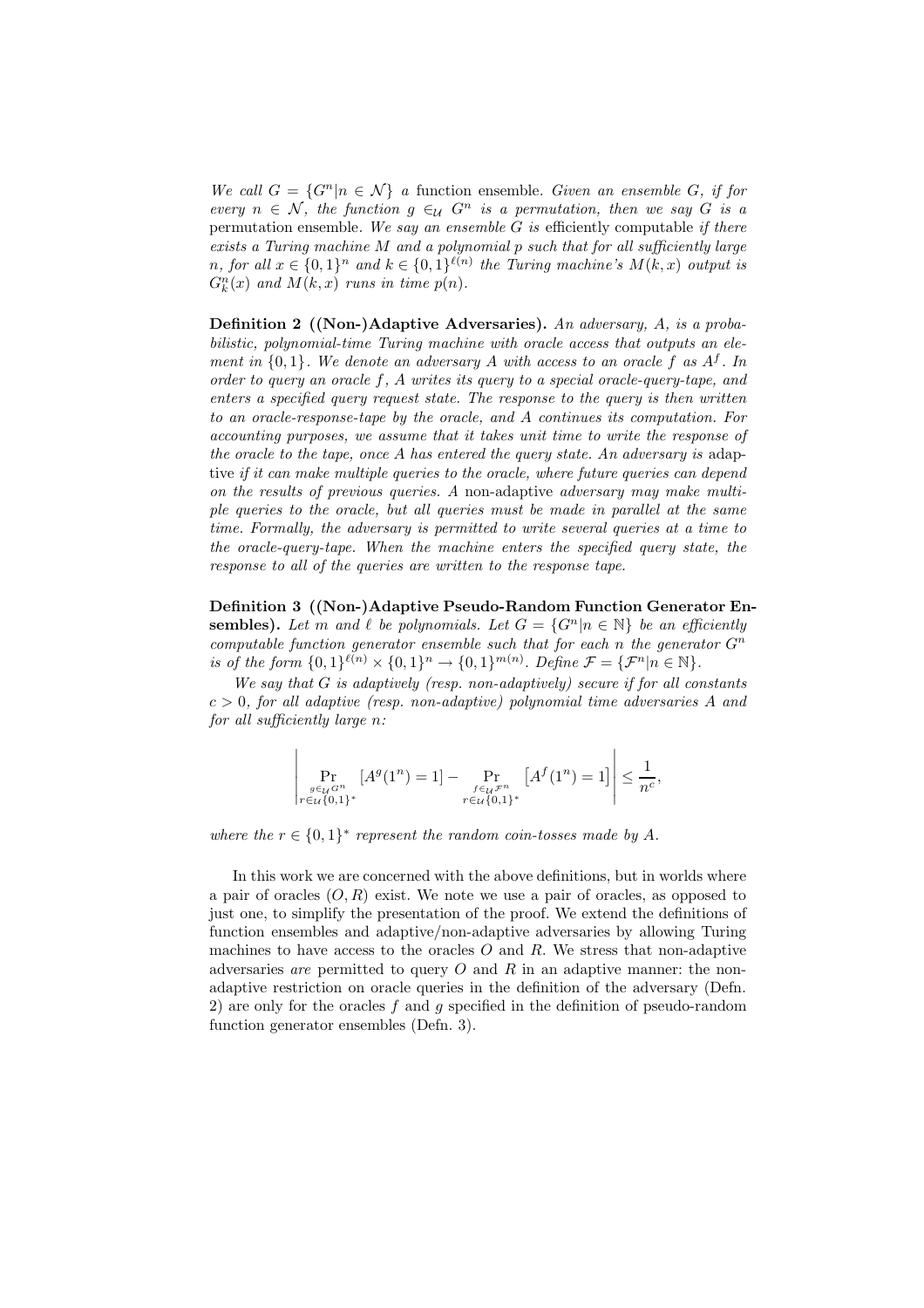#### 3 The Separating Oracles for Composition

We will construct an oracle that contains an information theoretically secure pseudo-random permutation generator (PRPG). By this we mean that for each n it will include  $2^n$  random permutations over  $\{0,1\}^n$ . Clearly, a non-adaptively secure PRPG  $F$  can be immediately constructed from such an oracle, but it is also clear that the same generator will be adaptively secure. Therefore, we add another oracle R that weakens the security of O. To help describe R, suppose the construction of interest is the composition of two permutations from O, and suppose the adversary has access to a function  $g$  that is either a function chosen randomly from  $\mathcal{F}^{n \to n}$  or  $\pi_1 \circ \pi_2$  for  $\pi_2, \pi_1 \in_{\mathcal{U}} \Pi^n$ . The oracle R iteratively requests the values of  $y_i = g(x_i)$  for enough (but still a small number of) randomly chosen values  $x_i$  that it should be able to uniquely identify  $\pi_1, \pi_2 \in O$ , if it is the case that  $g = \pi_1 \circ \pi_2$ . If R determines that that there exists a  $\pi_1, \pi_2 \in O$ such that  $y_i = \pi_1 \circ \pi_2(x_i)$  for each i, then it will predict a random input/output pair  $(x^*, y^*)$ , where  $y^* = \pi_1 \circ \pi_2(x^*)$ . Alternatively, if there is no pair of permutations in O whose composition is consistent with all of the  $(x_i, y_i)$  then the oracle rejects and outputs ⊥.

The oracle  $R$  provides a trivial way for an adaptive adversary to break the security of the composed generators: such an adversary can easily supply the  $y_i = g(x_i)$  values R requests as responses to its  $x_i$  challenges. If R returns a prediction  $(x^*, y^*)$  that is consistent with  $y^* = g(x^*)$  then almost surely g is a composition of permutations from  $O$ . In contrast, if the adversary is *non-adaptive* then the oracle R will be of essentially no use to the adversary because of  $R$ 's iterative nature. Therefore, it is as if  $R$  does not exist to the adversary, and therefore the adversary cannot use  $R$  to help identify permutations that are in O.

#### 3.1 Oracle Definitions

**Definition 4 (The Oracle O).** Let  $O^n \stackrel{O}{\leftarrow} \Pi^n$  denote the process of choosing an indexed set of  $2^n$  random permutations from  $\Pi^n$  with replacement. Let  $O_k^n$ denote the kth permutation in  $O^n$ . Let  $O = \{O^n | n \in \mathbb{N}\}\$ . Where n is clear we write  $O_k$  to denote  $O_k^n$ . For  $k_1, ..., k_m \in \{0, 1\}^n$  and  $\mathbf{K} = (k_1, ..., k_m)$ , let  $O_{\mathbf{K}}$ denote  $O_{k_m} \circ \ldots \circ O_{k_1}$ . Further, for  $x_1, ..., x_\ell \in \{0,1\}^n$  and  $\boldsymbol{x} = (x_1, ..., x_\ell)$ , denote  $O_k(\boldsymbol{x}) = \boldsymbol{y} = (O_k(x_1), \ldots, O_k(x_\ell)).$ 

**Definition 5 (Composition Construction).** Let  $m : \mathbb{N} \to \mathbb{N}$  be a polynomial where for every  $i \in \mathbb{N}$ ,  $m(i) > 2$ . For an oracle O, for every  $n \in \mathbb{N}$  and  $k_1, ..., k_{m(n)} \in \{0,1\}^n$  let  $F_{(k_1,...,k_{m(n)})}^n(x) = O_{k_1,...k_{m(n)}}(x)$ . Let  $F = \bigcup_n \{F^n\}$  be the proposed construction for an adaptively secure PRPG.

**Definition 6 (The Oracle R).** For an oracle O as described in Definition 4 and a construction F of m compositions as described in Definition 5 we define the oracle R as follows. Define, with foresight,  $\ell(n) = m(n) + 1$ . Let  $R = \{(R_1, R_2, R_3)\}\;$  be an oracle that for each n is chosen randomly according to the random process  $\Psi^{n}(O)$ , and the fixed. The process  $\Psi^{n}(0)$  is described below: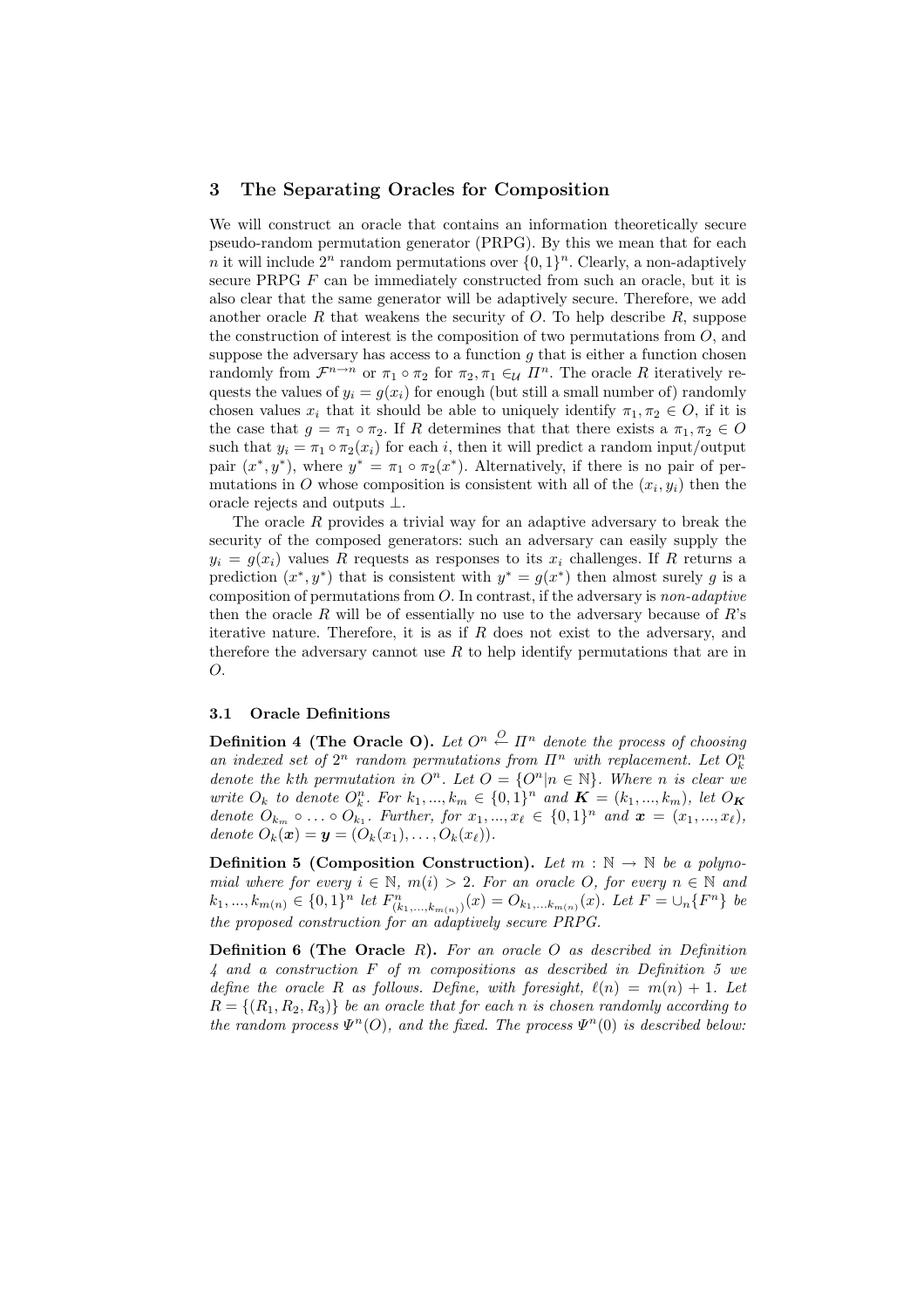$$
R_1(1^n) \to x_1, \ldots, x_{\ell(n)} \text{ where } (x_1, \ldots, x_{\ell(n)}) \in \mathcal{U} \left(\{0, 1\}^n\right)^{[\ell(n)]}.
$$
  
\n
$$
R_2(1^n, x_1, \ldots, x_{\ell(n)}, y_1, \ldots, y_{\ell(n)}) \to x_{\ell(n)+1}, x_{\ell(n)+2} \text{ for the } x_1, \ldots, x_{\ell(n)} \text{ output}
$$
  
\n
$$
by \ R_1(1^n); \ any \ y_1, \ldots, y_{\ell(n)} \in \{0, 1\}^n; \ and \ (x_{\ell(n)+1}, x_{\ell(n)+2}) \in \mathcal{U}
$$
  
\n
$$
\left(\{0, 1\}^n \setminus \{x_1, \ldots, x_{\ell(n)}\}\right)^{[2]}.
$$
  
\n
$$
R_3(1^n, x_1, \ldots, x_{\ell(n)+2}, y_1, \ldots, y_{\ell(n)+2}) = (x^*, y^*) \text{ for the } (x^{\ell(n)+1}, x^{\ell(n)+2}) \text{ out-}
$$
  
\n
$$
put \ by \ R_2(1^n, x_1, \ldots, x_{\ell(n)}, y_1, \ldots, y_{\ell(n)}); \ any \ y_{\ell(n)+1}, y_{\ell(n)+2} \in \{0, 1\}^n; \ \kappa \in \mathcal{U}
$$
  
\n
$$
\left\{\kappa = (k_1, \ldots, k_{m(n)}) \in \{0, 1\}^{n \cdot m(n)} | O_\kappa(x_1, \ldots, x_{\ell(n)+2}) = (y_1, \ldots, y_{\ell(n)+2})\};
$$
  
\n
$$
x^* \in \mathcal{U} \{0, 1\}^n; \ and \ y^* = O_\kappa(x^*).
$$

On all other inputs to the oracles  $R_1, R_2$  and  $R_3$  the result is  $\perp$ . Finally, we denote by  $R \stackrel{R}{\leftarrow} \Psi(O)$  the process of randomly choosing R given a fixed O, according to the random process  $\Psi^{n}(O)$  described above for each  $n \in \mathbb{N}$ .

## 3.2 The Oracle O Provides Adaptive Security

We state, without proof, the following lemma that states that most of the oracles O provide a natural, adaptively secure permutation generator.

Lemma 1. For all probabilistic, polynomial-time, adaptive adversaries A and for all sufficiently n:

$$
\Pr_{O \stackrel{\mathcal{O}}{\leftarrow} \Pi} \left[ \left| \Pr_{\substack{f \in U^{O^n} \\ r \in \mathcal{U}\{0,1\}^*}} \left[ A^{f,O}(1^n) = 1 \right] - \Pr_{\substack{g \in U^{\Pi^n} \\ r \in \mathcal{U}\{0,1\}^*}} \left[ A^{g,O}(1^n) = 1 \right] \right| \le \frac{1}{2^{n/2}} \right] \ge 1 - \frac{1}{2^{n/2}},
$$

where  $r \in \mathcal{U} \{0,1\}^*$  represents the random coin-tosses of A.

#### 3.3 The Oracle R Breaks Adaptive Security

Lemma 2. There exists an efficient adversary, Adv, such that for all oracle pairs  $(O, R)$  that could possibly be constructed, Adv breaks the adaptive security of F relative to O and R.

Proof. We show that the following adversary has a significant chance of distinguishing between the composition of  $m(n)$  functions from O and a random function. Note that this adversary calls f adaptively.

$$
Adv^{f,O,R}(1^n)
$$
  
\n
$$
x_1 = (x_1, ..., x_{\ell(n)}) \leftarrow R_1(1^n).
$$
  
\n
$$
y_1 = (y_1, ..., y_{\ell(n)}) \leftarrow f(x_1).
$$
  
\n
$$
x_2 = (x_{\ell(n)+1}, x_{\ell(n)+2}) \leftarrow R_2(1^n, x_1, y_1).
$$
  
\n
$$
y_2 = (y_{\ell(n)+1}, y_{\ell(n)+2}) \leftarrow f(x_2).
$$
  
\nIf  $\perp = R_3(1^n, x_1, x_2, y_1, y_2)$  output 0.  
\nOtherwise output 1.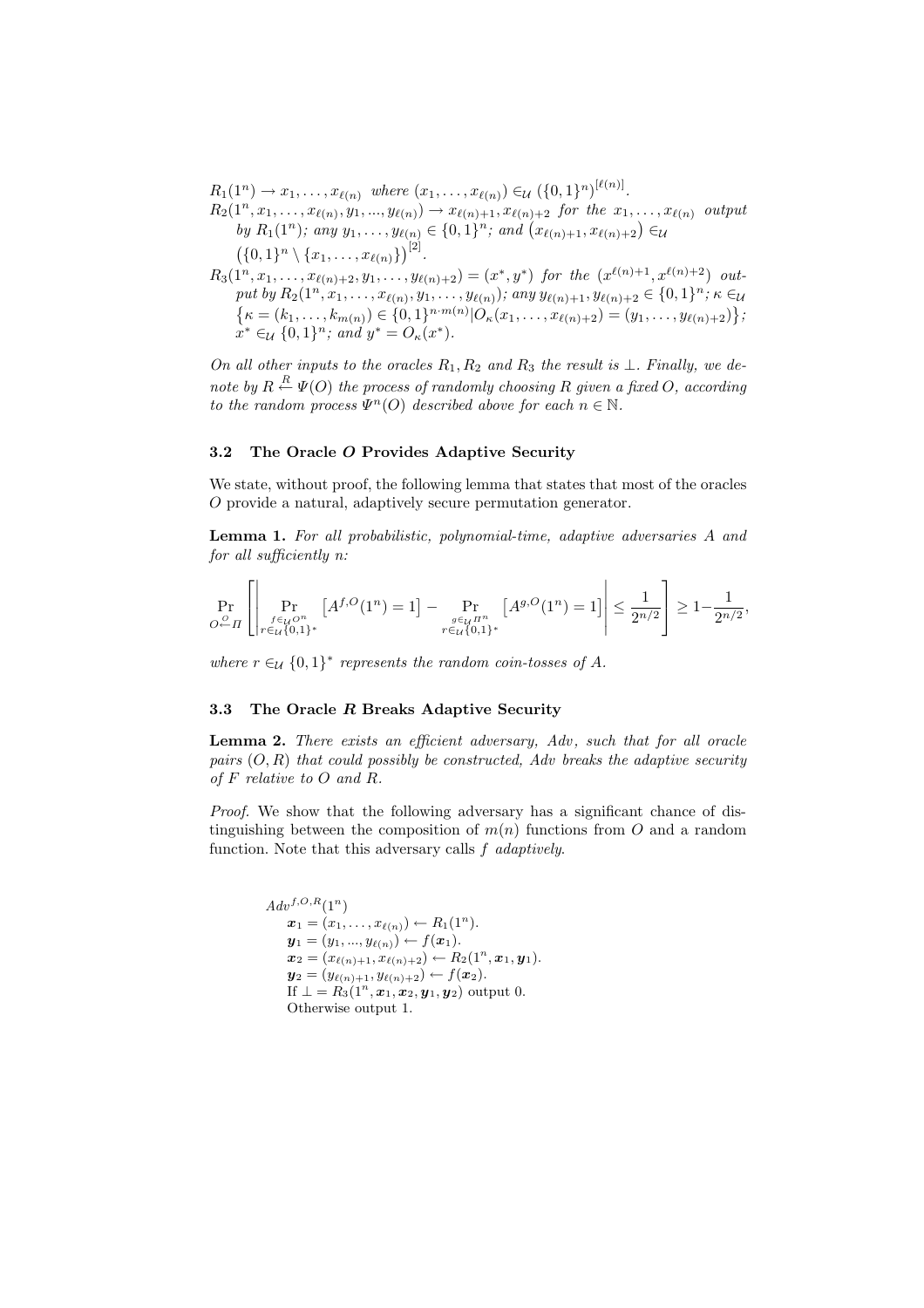Fix the oracles O and R. We show that if f was chosen from  $F$  then we output 1 and otherwise (w.h.p.) we output 0. It is an easy observation that if  $f \in F$  then, by the construction of Adv and R, the adversary necessarily outputs 1. Alternatively, if  $f \in \diamond^n$  then it is easy to see by the following claim that there is not likely to be any key **k** where  $O_k(x) = y$  holds, and therefore the oracle R will output  $\perp$ , and thus (w.h.p.) Adv will output 0. We remind the reader of the notation defined in Notn. 2, as it is used in the statement of the claim.

Claim 1. For all sufficiently large n, for  $\mathbf{x} = (x_1, \ldots, x_{\ell(n)}) \leftarrow R(1^n)$ :

$$
\Pr[f \in_{\mathcal{U}} \Pi^n \ :: \ \exists \mathbf{K} \in \{0,1\}^{n \cdot m(n)} \ s.t. \ f(\mathbf{x}) = O_{\mathbf{K}}(\mathbf{x})] \leq 2^{-n}.
$$

*Proof.* Let  $S = \{O_K(\boldsymbol{x}) | K \in \{0,1\}^{n \cdot m(n)}\}$ . Clearly  $|S| \leq 2^{n \cdot m(n)}$ . Consider the probability that  $f(x) \in S$ , and since  $f \in \mathcal{U}$   $\Pi^n$  it is easy to see that this probability is bound by  $2^{n \cdot m(n)}/\prod_{i=1}^{\ell(n)} (2^n - i) \leq 2^{n \cdot (m(n) - \ell(n) - 1)} < 2^{-n}$ , as  $\ell(n) = m(n) + 1.$ 

#### 3.4 Simulating the Oracle  $R$  for Non-Adaptive Adversaries

It needs to be shown that  $R$  does not destroy the non-adaptive security of  $O$ . We show that for every non-adaptive adversary with access to the oracle  $R$  we can construct another non-adaptive adversary that is essentially just as successful at breaking  $O$ , but that has no access to  $R$ . Since  $O$  is a large set of random permutations, it is clear that without  $R$  there can be no successful distinguishing adversary, and therefore there must be no successful non-adaptive adversary relative to  $R$  either.

We will begin by showing that for every adversary  $B$  relative to  $R$ , there exists an adversary  $\hat{B}$  that distinguishes nearly as well as B, but does not make queries to  $R_3$ . This is done by having  $\hat{B}$  simulate the responses of  $R_3$ . In this simulation there are two general cases: first, there are queries which are likely to be made, and in these cases it turns out that  $\overline{B}$  can simulate  $R_3$ 's responses with only access to O. Next, there are queries that are unlikely to be made, and we cannot simulate  $R_3$ 's responses in these cases: we show it is incredibly unlikely that  $B$  will make such queries, and thus incorrect answers will not significantly affect the acceptance probability of  $\tilde{B}$ . Finally, it is then a simple observation that  $\overline{B}$  can easily simulate  $R_1$  and  $R_2$  perfectly, and thus there is no need for  $\overline{B}$ to query the oracle R.

In order to construct  $\widehat{B}$  we need B to be in a normal form. First, we assume that an adversary never makes the same oracle query twice. Any adversary that does can be converted to one that does not by storing all of its previous oracle queries and the corresponding responses; it can then look up responses on duplicate queries. Next, for our adversary  $B$ , with access to a function oracle  $f$ :  $\{0,1\}^n \to \{0,1\}^n$ , we assume without loss of generality that  $B^{f,O,R}(1^n)$  always makes exactly  $T(n)$  combined queries to  $f, O$  and  $R$ , for some polynomial  $T$ . Further, we will assume that  $B$  records all of its queries and their corresponding responses on its tape in a manner which is efficiently retrievable. In particular,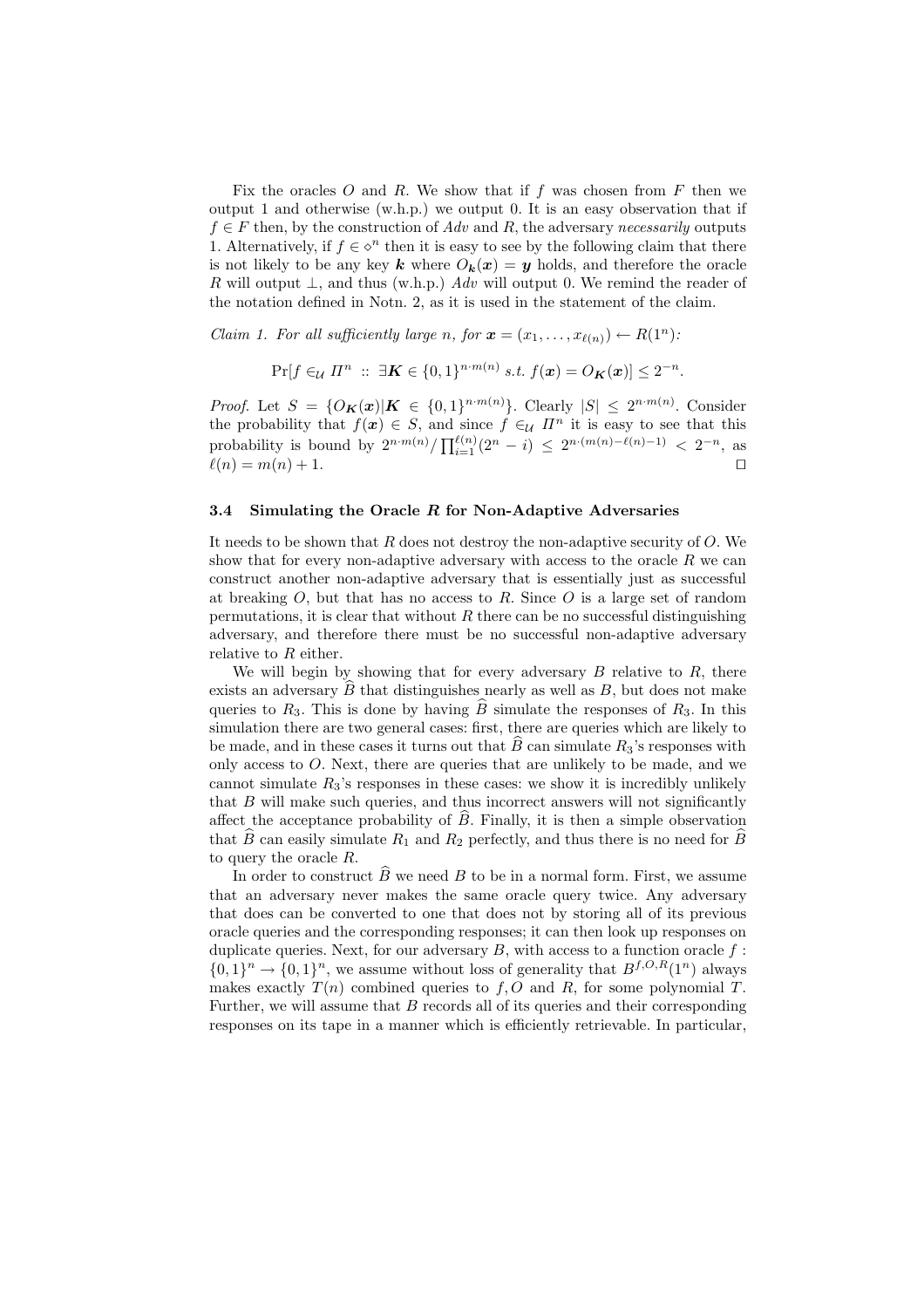we will assume that for each  $k \in \{0,1\}^n$  there is a set  $Q_k = \{(q,r)\}\)$  that contains all of the query/response pairs  $O_k(q) \to r$  that have been made; a set  $Q_f = \{(q, r)\}\$  that contains all the query/response pairs to the challenge function, where  $f(q) \rightarrow r$ ; and a set  $SR<sub>2</sub>$  that contains all the query/response pairs to  $R_2$ .

**Lemma 3.** Let  $T$  be a polynomial. For every oracle adversary  $B$  that on input of size n makes  $T(n)$  queries, there exists an oracle adversary  $\overline{B}$ :  $\overline{B}$  on input of size n makes at most  $T(n) \cdot m(n)$  oracle queries;  $\widehat{B}$  never queries R<sub>3</sub>; and for all sufficiently large n it is the case that

$$
\Pr[O \stackrel{O}{\leftarrow} \varPi; R \stackrel{R}{\leftarrow} \varPsi(O); f \in_{\mathcal{U}} O^n :: \widehat{B}^{O,R,f}(1^n) \neq B^{O,R,f}(1^n)] \leq 5 \cdot T(n)/2^{n/2}
$$

and

$$
\Pr[O \stackrel{O}{\leftarrow} \Pi; R \stackrel{R}{\leftarrow} \Psi(O); f \in_{\mathcal{U}} \Pi^n :: \widehat{B}^{O,R,f}(1^n) \neq B^{O,R,f}(1^n)] \leq 5 \cdot T(n)/2^{n/2}.
$$

*Proof.* Fix n. We now construct an adversary  $\widehat{B}$  that doesn't make queries to  $R<sub>3</sub>$ . We note that in the statement of the lemma and its proof we don't concern ourselves with the random coin-tosses of  $B$  or  $B$ . It will be obvious from the proof, that the random coin-tosses do not affect any of the probabilities we discuss, and that we could simply fix the random coin tosses of  $B$  and prove the theorem for each such sequence.

We will consider a series of hybrid adversaries. Let  $\widehat{A}_i(1^n)$  be an adversary that runs  $B(1^n)$  but on the first i oracle queries rather than make an oracle query q it runs the sub-routine  $G(q)$  and takes the output of  $G(q)$  as the result of the query. Before giving the description of  $G$  we remind the reader of the notation defined in Notn. 1 and 2. The sub-routine  $G$  is defined below:

 $G(q)$ 

If q is not a query to  $R_3$  perform query q and let a be the oracle's response: output a

Otherwise  $q = R_3(x_1, ..., x_{l(n)+2}, y_1, ..., y_{l(n)+2}).$  $x_1 = (x_1, ..., x_{l(n)})$  and let  $x_2 = (x_{l(n)+1}, x_{l(n)+2}).$  $y_1 = (y_1, ..., y_{l(n)})$  and let  $y_2 = (y_{l(n)+1}, y_{l(n)+2})$ . (6) If  $((x_1, y_1), x_2) \notin SR_2$  output ⊥. (7)  $\mathcal{K} = {\mathbf{K} \in (\{0,1\}^n \cup \{f\})^{m(n)} \, |((\boldsymbol{x}_1, \boldsymbol{x}_2), (\boldsymbol{y}_1, \boldsymbol{y}_2)) \in Q_{\mathbf{K}}\}.$ (8) If  $|K| \neq 1$  output  $\perp$ . (9)  $\mathcal{K} = \{k\}.$ (10) If  $f \in \mathbf{k}$  output  $\perp$ (11) Choose  $x^* \in \mathcal{U} \{0,1\}^n$  and query  $y^* \leftarrow O_{\mathbf{k}}(x^*)$ .  $(12)$  Output  $(x^*, y^*)$ .

The intuition behind G is the following: for any query  $q$  to an oracle other than  $R_3$  it behaves *identically* to that oracle on query  $q$ ; for queries to  $R_3$  it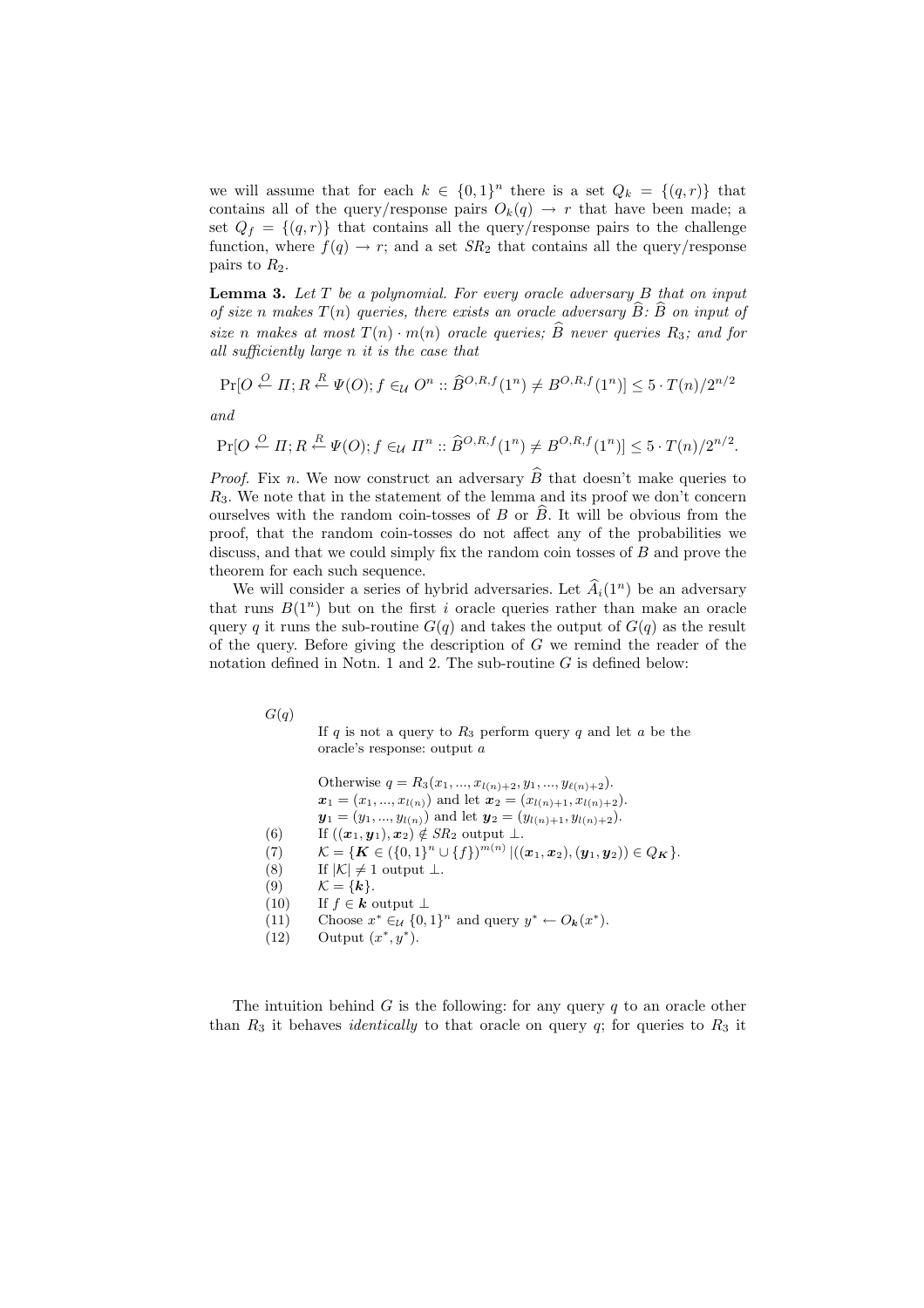will almost surely output the same result as the query to  $R_3$ . We give a quick outline of the intuition for the latter case. First, in Line 6, when G outputs  $\perp$  it is almost surely the correct answer because if  $(x_1, y_1)$  has not been queried from  $R_2$ , then the probability of the adversary guessing  $x_2$  correctly is negligible. On Line 8 we really have two cases: first, when  $|\mathcal{K}| = 0$ , it is unlikely there is a key, K, such that  $O_K(x_1, x_2) = (\mathbf{y}_1, \mathbf{y}_2)$ , and thus the response  $\perp$  is almost surely correct; next, when  $|K| \geq 2$ , and in this case G will output the incorrect answer, but the probability of this case occurring is negligible. The intuition for Line 10 is really the main point behind the proof. If the adversary manages to find a key where it can substitute the function  $f$  for part of the key, then the simulation G will output an incorrect answer. However, because of the iterative nature in which  $x_1$  and  $x_2$  are exposed and the adversary's limitation of accessing f in a non-adaptive manner, we show that the probability of this event occurring is negligible. Finally, If  $(x^*, y^*)$  is output on Line 12 then the output is almost surely correct.

We now look at the cumulative errors that can be made in the hybrid process. We use the following two lemmas that are proven in Section 4.

**Lemma 4.** For all sufficiently large  $n$ :

$$
\Pr[O \stackrel{O}{\leftarrow} \varPi; R \stackrel{R}{\leftarrow} \varPsi(O); f \in _{\mathcal{U}} O^n :: \widehat{A}_{i+1}^{O,R,f}(1^n) \neq \widehat{A}_i^{O,R,f}(1^n)] \leq 5/2^{n/2}
$$

**Lemma 5.** For all sufficiently large  $n$ :

$$
\Pr[O \stackrel{O}{\leftarrow} \varPi; R \stackrel{R}{\leftarrow} \varPsi(O); f \in _{\mathcal{U}} \varPi^n :: \widehat{A}^{O,R,f}_{i+1}(1^n) \neq \widehat{A}^{O,R,f}_i(1^n)] \leq 5/2^{n/2}
$$

We note that by the previous two lemmas, the probabilities that  $B$  and  $\widehat{A}_{T(n)+1}$  have differing outputs in the same experiments is less than  $T(n) \cdot 5/2^{n/2}$ , and, since T is a polynomial, this is a negligible amount. Let  $\widehat{B}$  be the Turing machine  $A_{T(n)+1}$ . We note that by inspection of G, and remembering that the call to  $O_{\mathbf{k}}(x^*)$  on Line 11 of G can mask  $m(n)$  queries,  $\widetilde{B}(1^n)$  makes  $\widetilde{T}(n) \cdot m(n)$ queries. Further, the probability that  $B^{O,R,f}(1^n)$  and  $\widehat{B}^{O,R,f}(1^n)$  have differing outputs for the either experiment defined in Lemma 3 is less than  $T(n) \cdot 5/2^{n/2}$ . ⊓⊔

The last remaining step is to get rid of the queries to  $R_1$  and  $R_2$  that are made by  $\widehat{B}$ . We note that the results of queries to  $R_1$  and  $R_2$  are independent of  $O$  and the challenge function  $f$ , and since the results of such queries are random bit strings, they are easy to simulate. Specifically, we consider a Turing machine C that executes B faithfully, but before beginning the simulation  $C(1^n)$ will randomly select  $(x_1, ..., x_{\ell(n)}) \in_{\mathcal{U}} (\{0,1\}^n)^{[\ell(n)]}$ . During the simulation of  $B(1^n)$ , if there is a query to  $R_1(1^n)$ , it will respond with  $(x_1, ..., x_{\ell(n)})$  and if for  $y_1, \ldots, y_{\ell(n)} \in \{0,1\}^n$  there is a query to  $R_2(1^n, x_1, \ldots, x_{\ell}(n), y_1, \ldots, y_{\ell}(n))$  it responds with  $(x'_{\ell(n)+1}, x'_{\ell(n)+2}) \in \mathcal{U} \left( \{0,1\}^n \setminus \{x_1,\ldots,x_{\ell(n)}\} \right)^{[2]}$ . Note that this simulation is perfect. We can now prove the final result of this section.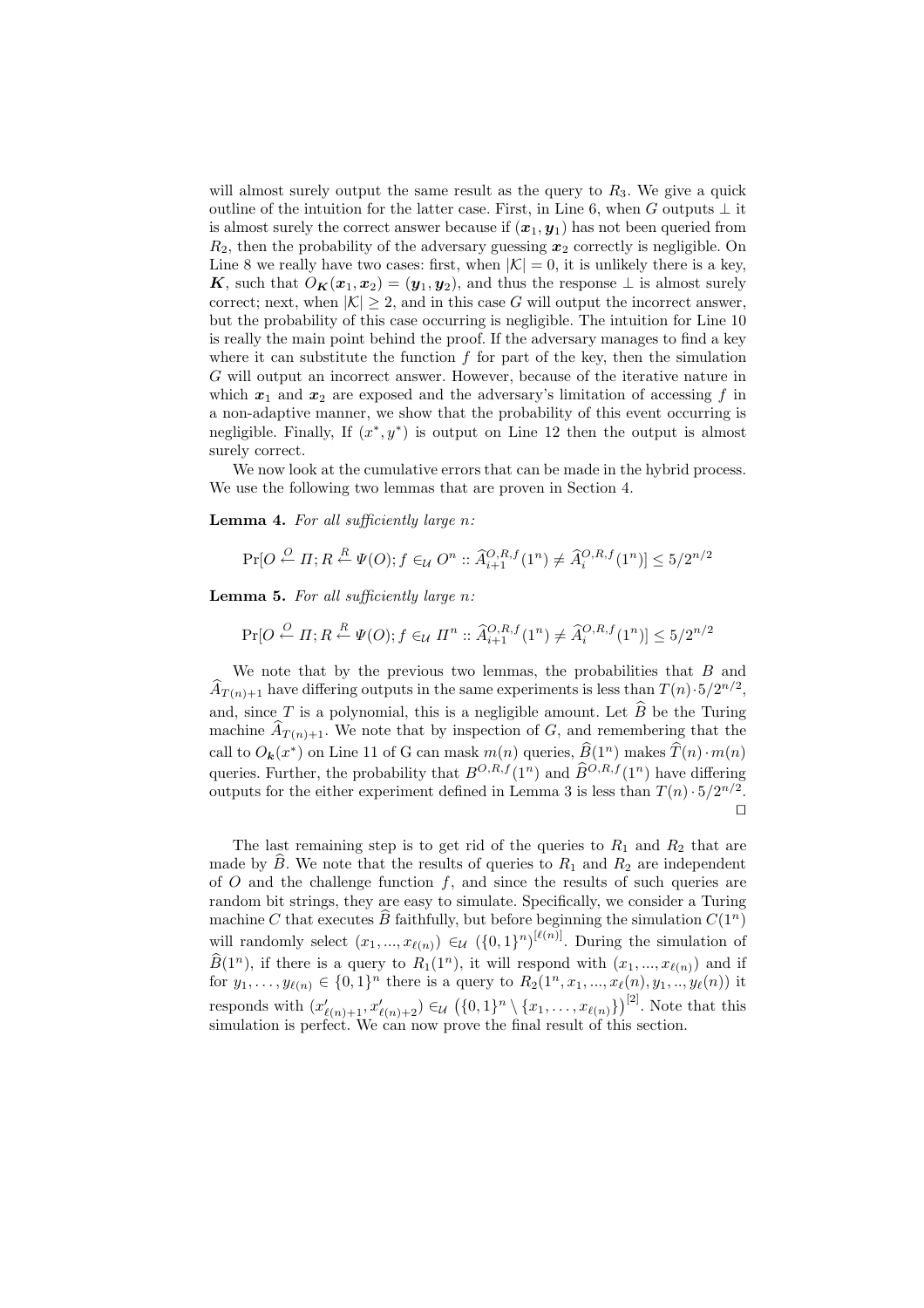Lemma 6. For every probabilistic, polynomial-time, non-adaptive adversary A and for all sufficiently large n:

$$
\Pr_{\substack{O \stackrel{\mathcal{Q}}{}}{R \stackrel{\mathcal{Q}}{\leftarrow} U}}\left[\left| \Pr_{f \in \mathcal{U}}\left[A^{O,R,f}(1^n) = 1\right] - \Pr_{g \in \mathcal{U}}\left[A^{O,R,g}(1^n) = 1\right] \right| \le \frac{1}{2^{n/3}} \right] \ge 1 - \frac{1}{2^{n/2}},
$$

where the  $r \in \{0,1\}^*$  represent the random coin-tosses made by A.

Proof. Assume for contradiction that there exists a probabilistic, polynomial time adversary  $B$  and infinitely many  $n$  for which:

$$
\Pr_{\substack{O \stackrel{O}{\leftarrow} H \\ R \stackrel{F}{\leftarrow} V(O)}} \left[ \left| \Pr_{\substack{f \in {}_{\mathcal{U}} O^n \\ r \in \{0,1\}^*}} \left[ B^{O,R,f}(1^n) = 1 \right] - \Pr_{\substack{g \in {}_{\mathcal{U}} H^n \\ r \in \{0,1\}^*}} \left[ B^{O,R,g}(1^n) = 1 \right] \right| > \frac{1}{2^{n/3}} \right] > \frac{1}{2^{n/2}}
$$

By Lemmas 4 and 5 and the discussion following them, there exists a probabilistic, polynomial time, non-adaptive adversary C that does not query oracle  $R$  and infinitely many  $n$  such that:

$$
\Pr_{\substack{O \subset \Pi \\ R \stackrel{E}{\leftarrow} V(O)}} \left[ \left| \Pr_{\substack{f \in \mathcal{U}^{O^n} \\ r \in \{0,1\}^*}} \left[ C^{O,f}(1^n) = 1 \right] - \Pr_{\substack{g \in \mathcal{U}^{II^n} \\ r \in \{0,1\}^*}} \left[ C^{O,g}(1^n) = 1 \right] \right| > \frac{1}{2^{n/3 - 1}} \right] > \frac{1}{2^{n/2}}
$$

Observing that the choices over  $R \stackrel{R}{\leftarrow} \Psi(O)$  have no effect and can be removed, this result contradicts Lemma 1. ⊓⊔

By using standard counting arguments and the previous lemma, we get the following theorem.

**Theorem 2.** There exists a pair of oracles  $(O, R)$  where O is a non-adaptively secure permutation generator and where  $F$  is not an adaptively secure permutation generator.

# 4 Combinatorial Lemmas

#### 4.1 Unique Paths Lemma

An essential point in proving Lemmas  $4 \& 5$  is the following: unless an adversary has already determined by oracle queries to  $O$  that for a given key,  $\boldsymbol{K}$ , of  $F$  and  $\ell$ -tuples, x and y, where  $O_K(x) = y$ ; then the probability that  $O_K(x) = y$  holds is negligible. The following lemma and its corollary formalizes this concept.

Lemma 7 (Unique Paths Lemma). Let T,  $\ell$  and  $m$  be polynomials. For all sufficiently large  $n \in \mathbb{N}$ : let  $\mathbf{x} = (x_1, ..., x_{\ell(n)})$ ,  $\mathbf{y} = (y_1, ..., y_{\ell(n)}) \in (\{0, 1\}^n)^{[\ell(n)]}$ ; for each  $i \in \{0,1\}^n$  there is a set  $Q_i \subseteq (\{0,1\}^n)^2$  such that  $\sum_{i \in \{0,1\}^n} |Q_i| \leq$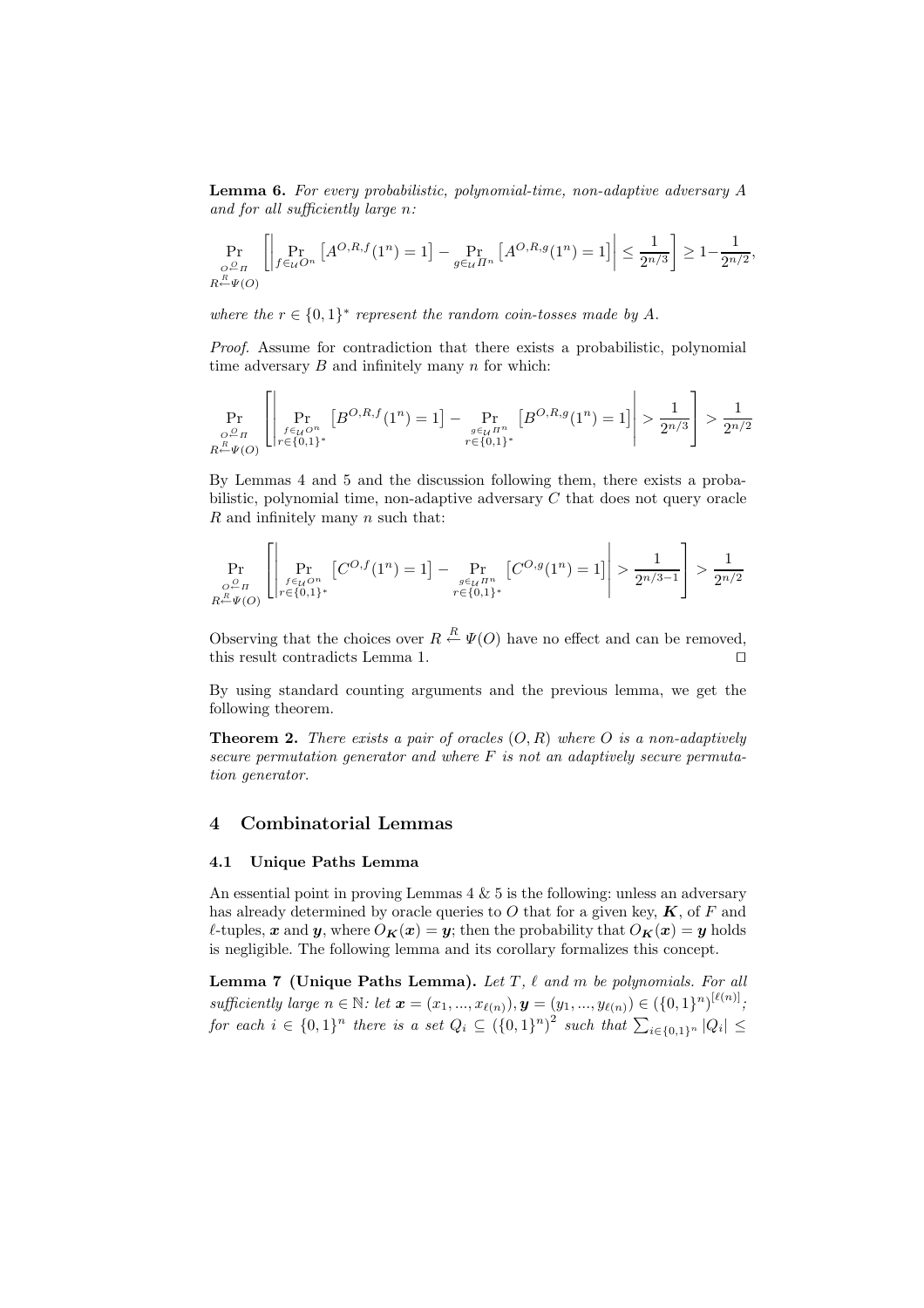$T(n);$  let  $\boldsymbol{K}$  =  $(k_1,..,k_{m(n)}) \in (\{0,1\}^n)^{m(n)}$  such that there is no i where  $(x_i, y_i) \in Q_K$ , then:

$$
\Pr[O \stackrel{O}{\leftarrow} \Pi :: O_{\mathbf{K}}(\mathbf{x}) = \mathbf{y} | \forall i, \ \forall (a, b) \in Q_i, \ O_i(a) = b] \leq 2^{(n-1)\cdot\ell(n)}.
$$

Proof. We consider several cases. First, we consider the case that there exists a pair  $(a, b) \in Q_K$  such that either there exists an i s.t.  $x_i = a$  but  $y_i \neq b$  or there exists a j s.t.  $y_j = b$  but  $x_j \neq a$ . In this case it is not possible for  $O_K(\mathbf{x}) = \mathbf{y}$ , so the probability is 0.

Second, we consider the case that there exists a  $k_i \in K$  where  $Q_{k_i} = \{\}.$  A necessary condition for  $O_{\boldsymbol{K}}(\boldsymbol{x}) = \boldsymbol{y}$  is that  $O_{k_i}\left(O_{k_{i-1},...,k_1}(\boldsymbol{x})\right) = O_{k_{i+1},...,k_{m(n)}}^{-1}(\boldsymbol{y}).$ The probability of this event is no more than  $\prod_{j=1}^{\ell(n)}(1/(2^n-i)) \leq \frac{1}{2^{(n-1)\cdot\ell(n)}}$  (for sufficiently large  $n$ ).

Thirdly, we consider the case where for every  $k_i \in K$  the corresponding set  $Q_{k_i}$  is not empty. Because of our conditioning on the probability, for each  $x_i$ there exist a value  $k_j$  where  $\alpha_i = O_{k_1,...,k_{j-1}}(x_i)$  and  $\beta_i = O_{k_{m(n)},...,k_{j+1}}^{-1}(y_i)$ , but  $(\alpha_i, \beta_i) \notin Q_{k_j}$ , as otherwise  $(x_i, y_i) \in Q_K$  which is not permitted by the statement of the lemma. Therefore, the probability that  $O_{k_j}(\alpha_i) = \beta_i$  is less than  $\frac{1}{2^n - |Q_{k_j}| - \ell(n)}$  (We subtract  $\ell(n)$  in the denominator as several  $x_i$ 's may have this condition occur for the same key  $k_j$ .). Therefore, the probability that  $O_K(x) = y$  is less than  $\prod_{i=1}^{\ell(n)} \frac{1}{2^n - |Q_i| - \ell(n)} \leq \frac{1}{2^{(n-1)\cdot\ell(n)}}$ , for sufficiently large n (remembering  $|Q_i| \leq T(n)$ ). □

Corollary 1. Let T,  $\ell$  and  $m$  be polynomials. For all sufficiently large  $n \in \mathbb{N}$ : let  $\bm{x}=(x_1,...,x_{\ell(n)}),\bm{y}=(y_1,...,y_{\ell(n)})\in(\{0,1\}^n)^{[\ell(n)]};$  for each  $i\in\{0,1\}^n$  there is a a set  $Q_i \subseteq (\{0,1\}^n)^2$  such that  $\sum_{i \in \{0,1\}^n} |Q_i| \leq T(n)$ ; let  $KS \subseteq (\{0,1\}^n)^{m(n)}$ such that for each  $K \in KS$  there is no i such that  $(x_i, y_i) \in Q_K$ , then:

$$
\Pr[O \stackrel{O}{\leftarrow} \Pi :: \exists \mathbf{K} \in KS \ s.t. \ O_{\mathbf{K}}(\mathbf{x}) = \mathbf{y} | \forall i, \ \forall (a, b) \in Q_i, \ O_i(a) = b] \leq 2^{n \cdot (m(n) - \ell(n)) - \ell(n)}.
$$

Proof. This proof follows directly from Lemma 7 and a union bound over the probabilities of each of the keys  $\mathbf{K} \in KS$ . □

#### 4.2 Proof of Lemma 4

For the convenience of the reader, we restate Lemma 4.

**Lemma 8.** For all sufficiently large  $n$ :

$$
\Pr[O \stackrel{O}{\leftarrow} \Pi; R \stackrel{R}{\leftarrow} \Psi(O); f \in \mathcal{U} O^n :: \widehat{A}_{i+1}^{O,R,f}(1^n) \neq \widehat{A}_i^{O,R,f}(1^n)] \leq \frac{5}{2^{n/2}}
$$

Proof. We note that in the statement of the lemma and its proof we don't concern ourselves with the random coin-tosses of  $A_i$  or  $A_{i+1}$ . It will be obvious from the proof, that the random coin-tosses do not affect any of the probabilities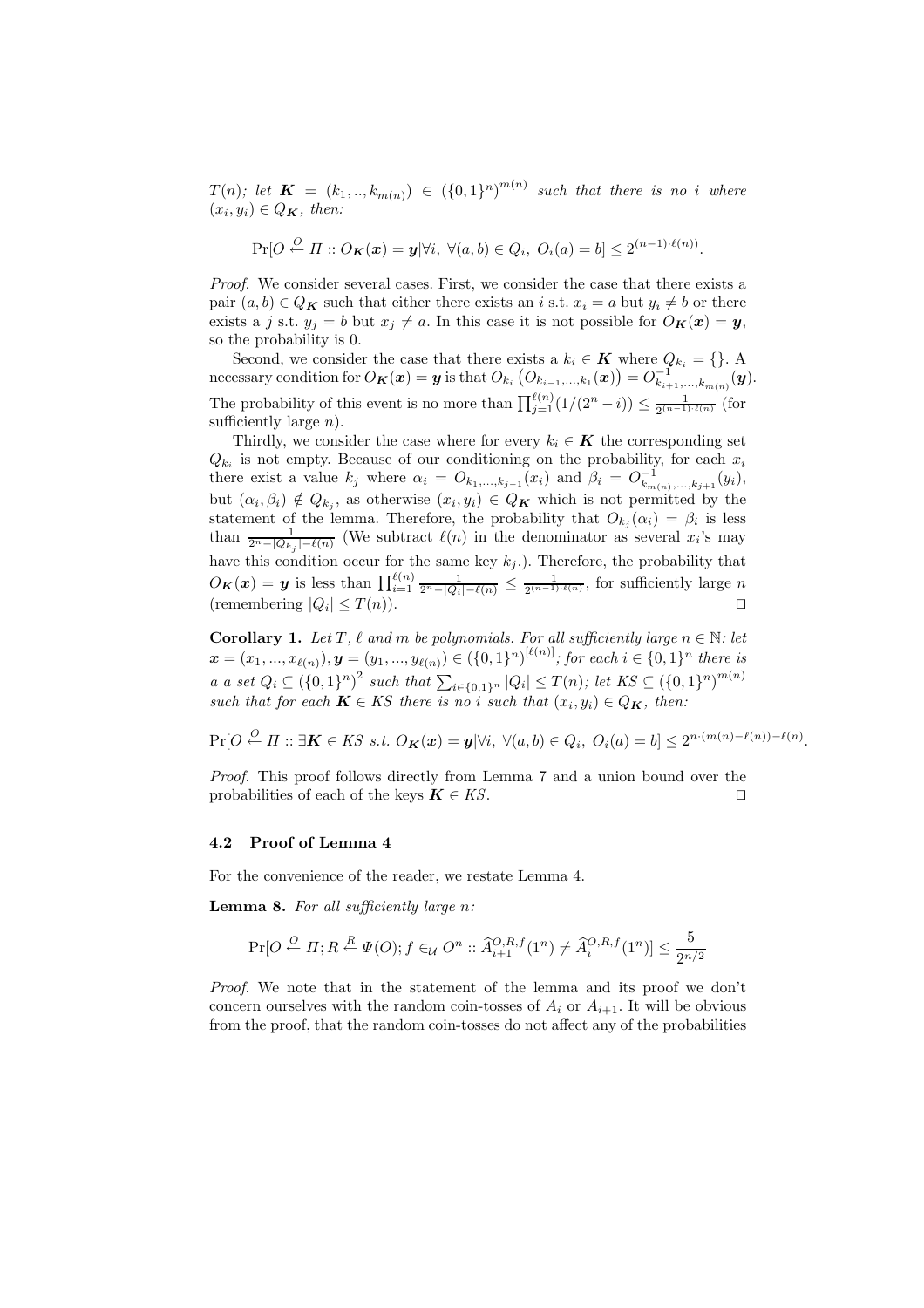we discuss, and that we could simply fix the random coin tosses of B and prove the theorem for each such sequence.

We begin by proving upper-bounds on two probabilistic events that we will frequently want to condition on. We will frequently want to bound the probability that  $A_{i+1}$  makes any of its first i queries to  $O_k$ , where  $f = O_k$ . We will call such an event F.

Claim 2. For all sufficiently large  $n: Pr[O \stackrel{O}{\leftarrow} \Pi; R \stackrel{R}{\leftarrow} \Psi(O); f \in_{\mathcal{U}} O^n :: \hat{A}_{i+1}^{f, O, R}(1^n)$ makes a query to  $O_k = f$  in one of the first i calls to  $G \leq 2i/2^n$ .

*Proof.* Observe that queries to  $R_1$  and  $R_2$  are statistically independent of f and O. Further, the first  $i$  queries are all made by  $G$ , and therefore there have been no queries to  $R_3$ . Thus the probability of making a query to  $O_k$  corresponding to f is no more than the probability of drawing at random the unique red ball from a vase of  $2^n$  balls in i draws without replacement, as there are most i different keys on which  $O$  can be queried. Therefore, the probability is bound by  $\sum_{j=0}^{i-1} 1/(2^n - j) < 2i/2^n$ , for sufficiently large *n*. □

We also frequently want to bound the probability that by  $\widehat{A}_{i+1}$ 's *i*th call to G two oracle queries to  $O$  (or  $O$  and  $f$ ) have been made that have the same output. We call such queries *collisions* and we denote such an event by **E**.

Claim 3. For all sufficiently large n:  $Pr[O \stackrel{O}{\leftarrow} \Pi; R \stackrel{R}{\leftarrow} \Psi(O); f \in_{\mathcal{U}} O^n$  :: after  $\hat{A}_{i+1}^{f,O,R}(1^n)$  makes i calls to G there exists  $k \neq j \in \{0,1\}^n \cup \{f\}$  s.t.  $(a,b) \in$  $Q_i \wedge (c, b) \in Q_j] \leq 2(i \cdot m(n))^2 / 2^n$ .

Proof. We note that since we are only concerned with queries made in the first i calls to G, there have been no queries to  $R_3$ . Next, we condition on  $\overline{F}$  from Claim 2, so query results on f and  $O_k$  for  $k \in \{0,1\}^n$  are independent of each other. It can easily be observed that to maximize the probability of a collision the adversary should make all of its queries to different functions. The structure of G does not necessarily permit this, but this permits an easy upper-bound on the probability of a collision. Since each call to G makes at most  $m(n)$  queries, the probability of **E** can be upper-bounded by  $\sum_{j=1}^{i=m(n)} \frac{j}{2^n} \leq (i \cdot m(n))^2 / 2^n$  Since for sufficiently large *n* the probability of event  $\mathbf{F}$  is bound by  $2i/2^n$ , we can bound the probability of the claim by  $2(i \cdot m(n))^2/2^n$ .  $n$ . □

To prove Lemma 4, we note that any difference in executions between  $A_{i+1}^{O,R,f}(1^n)$ and  $A_i^{O,R,f}(1^n)$  must occur in G. We will consider the places where G could have an output different from that of the actual query to the oracle, and bound this probability. We note that this can only occur on lines 6, 8, 10 and 12, and we bound the probability of error on each of these lines with the following series of claims. In order to prove the lemma we take the union bound of the errors from these claims.

Claim 4. The probability that  $G$  gives incorrect output on line  $6$  is less than  $\frac{1}{2^{2n-1}}$  for all sufficiently large n.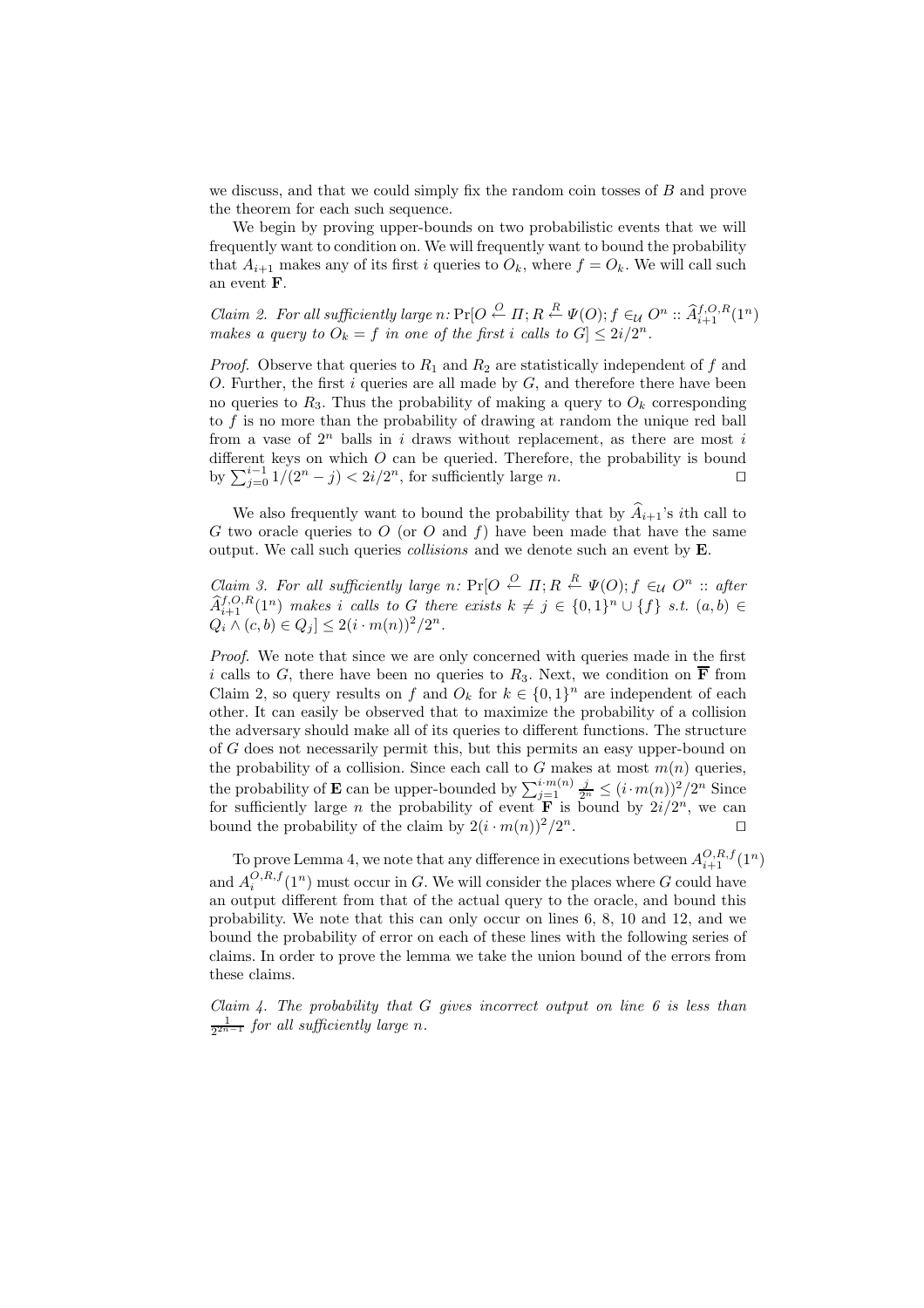*Proof.* The response to query  $q = R_3(x_1, y_1, x_2, y_2)$  will always be  $\perp$  unless  $R_2(x_1, y_1) = x_2$ . If  $R_2$  has not yet been queried, then it is easily seen, by the definition of  $R_2$ , that the probability of the adversary correctly guessing  $x_2$  in its query to  $R_3$  is  $\frac{1}{(2^n - \ell(n))(2^n - \ell(n)-1)}$ . For sufficiently large n, this value is upperbounded by  $\frac{1}{2^{2n-1}}$ .  $\frac{1}{2^{2n-1}}$ . □

## Claim 5. The probability that G gives incorrect output on line 8 is less than  $\frac{1}{2^{n/2}}$ for all sufficiently large n.

Proof. For this claim, we consider two separate cases: first we consider the case in which  $|\mathcal{K}| = 0$  and next we consider the case where  $|\mathcal{K}| \geq 2$ .

[Case  $|\mathcal{K}| = 0$ ]: We first show that for query  $R_3(\boldsymbol{x}_1, \boldsymbol{x}_2, \boldsymbol{y}_1, \boldsymbol{y}_2)$ , if we let  $\overline{KS} =$  $\{(k_1, ..., k_{m(n)})|\exists i s.t. (x_i, y_i) \in Q_{k_1, ..., k_{m(n)}}\},\$  then with high probability  $|KS| \leq$  $\ell(n)+2$ . Next, we show that for each element  $\mathbf{K} \in \overline{KS}$  that there is a very small chance that  $O_K(\boldsymbol{x}_1, \boldsymbol{x}_2) = (\boldsymbol{y}_1, \boldsymbol{y}_2)$ . We then show that for  $\boldsymbol{K} \in (\{0, 1\}^n)^{m(n)} \setminus \{0\}$  $\overline{KS}$  that the chances that  $O_K(x_1, x_2) = (\mathbf{y}_1, \mathbf{y}_2)$  holds is very small using the Unique Paths Corollary (Corollary 1).

In order to bound (w.h.p.) the size of  $\overline{KS}$  we will condition on event  $\overline{E}$ from Claim 3 (i.e. there are no collisions). Observe that if  $\overline{E}$  holds, then it is not possible for  $|\overline{KS}| > \ell(n)+2$ , as otherwise by the pigeonhole principle there would be two keys,  $\boldsymbol{\kappa} = (\kappa_1, ..., \kappa_{m(n)})$  and  $\boldsymbol{\kappa'} = (\kappa'_1, ..., \kappa'_{m(n)})$ , where for some  $a$  (1  $\leq$  $a \leq \ell(n)+2$ ) we would have  $y_a = O_{\kappa}(x_a) = O_{\kappa'}(x_a)$ , and letting j be the largest index where  $\kappa_j \neq \kappa'_j$  this implies  $O_{\kappa_j} (O_{\kappa_1,\dots,\kappa_{j-1}}(x_a)) = O_{\kappa'_j}$  $\left(O_{\kappa'_1,\ldots,\kappa'_{j-1}}(x_a)\right),$ which is a collision and thus this contradicts our conditioning on event  $\overline{E}$ .

Next, we condition on  $\overline{F}$  from Claim 2 to ensure that responses for queries to  $O$  are statistically independent of responses for queries to  $f$ . We now bound the probability that for any specific key  $\mathbf{K} \in \overline{KS}$  that  $O_{\mathbf{K}}(\boldsymbol{x}_1, \boldsymbol{x}_2) = (\boldsymbol{y}_1, \boldsymbol{y}_2)$ . We wish to consider the probability that for a key  $\mathbf{K} = (k_1, ..., k_{m(n)}) \in \overline{KS}$  that  $(y_1, y_2) = O_K(x_1, x_2)$ . For each such key K there exists an i s.t.  $(x_i, y_i) \notin Q_K$ (otherwise  $|\mathcal{K}| > 1$  contradicting the case we are in) Consider the smallest j such that there exists a  $b \in \{0,1\}^n$  where  $(x_i, b) \in Q_{k_1...k_{j-1}}$ , and such that for every  $b' \in \{0,1\}^n$  it is the case that  $(x_i, b') \notin Q_{k_1...k_j}$ . The probability that  $O_{k_j}(b) = O_{k_{j+1},...,k_{m(n)}}^{-1}(y_i)$  is less than  $1/(2^n - |Q_{k_j}|) \leq 1/(2^n - i \cdot m(n))$ , as at most  $i \cdot m(n)$  queries have been made. Therefore, the probability there exists a key  $\mathbf{K} \in \overline{KS}$  such that  $O_{\mathbf{K}}(\boldsymbol{x}) = \boldsymbol{y}$  is less than  $\frac{\ell(n)+2}{(2^n - i \cdot m(n))}$ , as  $|\overline{KS}| \leq \ell(n) + 2$ by our conditioning on  $\overline{E}$ .

For the remaining set of keys  $KS = (\{0,1\}^n)^{m(n)} \setminus \overline{KS}$  the Unique Paths Corollary shows that the probability that there exists a key  $\boldsymbol{K} \in KS$  such that  $O_K(\boldsymbol{x}_1, \boldsymbol{x}_2) = (\boldsymbol{y}_1, \boldsymbol{y}_2)$  is no more than  $2^{n \cdot (m(n) - \ell(n)) - \ell(n)}$ 

Therefore, the probability of the case when  $|\mathcal{K}| = 0$  is bounded by  $\frac{2(i \cdot m(n))^2}{2^n} +$  $\frac{2i}{2^n} + \frac{(\ell(n)+2)}{(2^n-i\cdot m(n))} + 2^{n\cdot (m(n)-\ell(n))-\ell(n)} < \frac{1}{2^{n/2}}$  (for sufficiently large *n*), where the first two summands bound the probabilities of events  $E$  and  $F$  respectively. [Case  $|\mathcal{K}| > 2$ ]: We observe that in order for  $|\mathcal{K}| > 2$  to occur, the event **E** of Claim 3 must occur at least  $\ell(n) + 2$  times: there must be at least one collision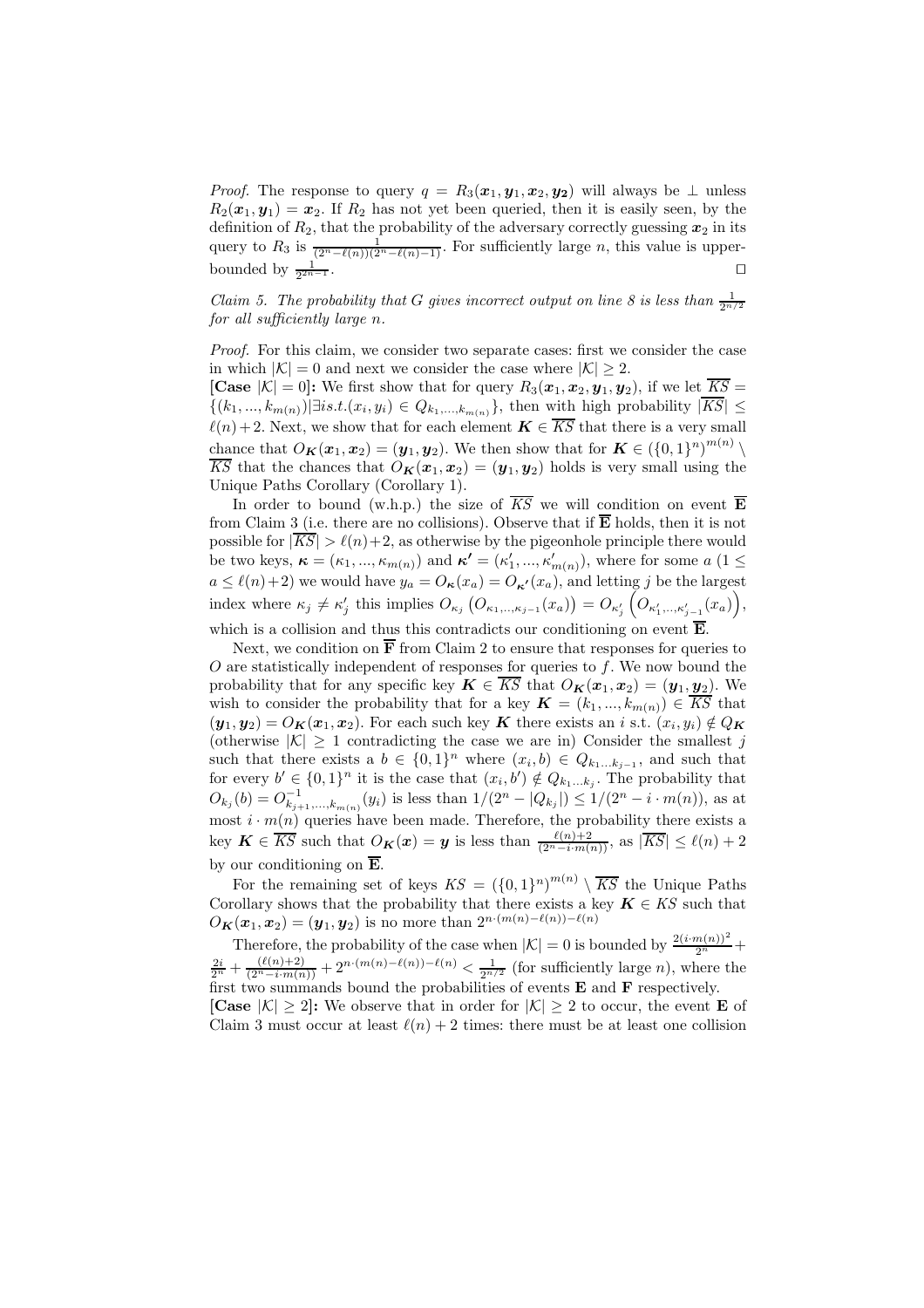for each  $y \in (\mathbf{y}_1, \mathbf{y}_2)$  in order for there to be two keys  $\mathbf{K}_1, \mathbf{K}_2 \in \mathcal{K}$  such that  $(y_1, y_2) = O_{K_1}(x_1, x_2) = O_{K_2}(x_1, x_2)$ . Therefore, we can use the bound on the probability of **E** to bound the probability of incorrect output by  $\frac{2(i-m(n))^2}{2^n} < \frac{1}{2^{n/2}}$ (for sufficiently large *n*). □

Claim 6. The probability that  $G$  gives incorrect output on line 10 is less than  $\frac{1}{2^{n/2}}$ .

*Proof.* We begin by conditioning on  $\overline{F}$ , so that responses from queries to  $O_k$ , for  $k \in \{0,1\}^n$ , are independent of the responses of queries from f. We consider two exclusive cases: first, when  $\widehat{A}_{i+1}$  queries f before it queries  $R_2(\boldsymbol{x}_1, \boldsymbol{y}_1)$ ; and second, when  $A_{i+1}$  queries  $R_2(\boldsymbol{x}_1, \boldsymbol{y}_1)$  before it queries f.

[Case that f was queried before  $R_2(\mathbf{x}_1, \mathbf{y}_1)$ ]: The intuition behind this case is that the adversary needs to construct a key  $\kappa = (k_1, ..., k_{u-1}, f, k_{u+1}, ..., k_{m(n)})$ , and perform queries such that  $(x_{\ell(n)+1}, y_{\ell(n)+1}), (x_{\ell(n)+2}, y_{\ell(n)+2}) \in Q_{\kappa}$ . We will argue that it is very unlikely that the queries  $x_{\ell(n)+1}$  or  $x_{\ell(n)+2}$  were made to  $O_k$ for any  $k \in \{0,1\}^n$  or f before the query  $R_2(\mathbf{x}_1, \mathbf{y}_1)$ . Assuming this to be true, a necessary condition to find a  $\kappa$  satisfying our requirements is to make queries  $O_k(\alpha) = \beta$ , for  $\alpha, k \in \{0,1\}^n$ , for which there exists a  $j, \gamma \in \{0,1\}^n$  such that there was a  $(\beta, \gamma) \in Q_j$  at the time of the query to  $R_2$ . We show this is unlikely as well.

We begin by bounding the probability that there had been a query of the form  $x_{\ell(n)+1}$  or  $x_{\ell(n)+2}$  before the query to  $R_2$ , Assume the query  $R_2(\boldsymbol{x}_1, \boldsymbol{y}_1)$ was the jth query  $(j \leq i)$ , then the probability that there exists a  $\beta, k \in \{0,1\}^n$ such that  $(x_{\ell(n)+1}, \beta) \in Q_k, (x_{\ell(n)+2}, \beta) \in Q_k, (x_{\ell(n)+1}, \beta) \in Q_f$  or  $(x_{\ell(n)+2}, \beta) \in$  $Q_f$  is less than  $\frac{2 \cdot j \cdot m(n)}{2^n - \ell(n)-2}$ . Next, we condition on that event not happening, and show that there is a small probability that any of the  $(j + 1)$ st through ith queries are of the form  $O_k(a) = b$ , where there exists a  $c, v \in \{0, 1\}^n$ such that  $(b, c) \in Q_v$  or  $(b, c) \in Q_f$  is small. This probability can easily be bounded by  $\sum_{s=j}^{i+1} \frac{i+1}{2^n - s \cdot m(n)}$  Therefore, the probability of the first case is less than  $\frac{2 \cdot j \cdot m(n)}{2^n - \ell(n)-2} + \sum_{s=j}^{i+1} \frac{(i+1)}{2^n - s \cdot m(n)} \leq \frac{2 \cdot i \cdot m(n)}{2^n - \ell(n)-2} + \frac{(i+1)^2}{2^n - (i+1) \cdot m(n)} \leq 2^{-2n/3}$ .

[Case  $R_2(x_1, y_1)$  was queried before f]: In the second case when the adversary queries  $f$  it has already queried  $R_2$ , and therefore it needs to find a key  $\kappa = (\kappa_1, \ldots \kappa_{u-1}, f, \kappa_{u+1}, \ldots, \kappa_{m(n)})$  such that for each  $t \leq \ell(n), (x_t, y_t) \in Q_{\kappa}$ . necessary condition is for there to exist an  $a \in \{0,1\}^n$  and  $y_s \in y_1$  such that  $(a, y_s) \in Q_{f, \kappa_{j+1}, \ldots, \kappa_{m(n)}}$ . We show the probability of this occurring is small. We begin by showing it is unlikely that after the query to  $f$  there will exists an  $a, b, c, k \in \{0, 1\}^n$  where both  $(a, b) \in Q_f$  and  $(b, c) \in Q_k$ . Likewise, it is unlikely that there will exist an  $a \in \{0,1\}^n$  and  $y \in \mathbf{y}_1$  where  $(a, y) \in Q_f$ . If neither of these cases hold then, in order to satisfy our necessary condition, a query to O must be made after the query to f in which there exists a  $b, k \in \{0, 1\}^n$  where  $O_k(b) \in \mathbf{y}_1$ . We show that the probability of this is also low, proving the lemma.

More formally, assume the query to  $f$  is the jth query. There can be at most i (parallel) queries made to f. The probability that the queries to f collide with with any previously made queries is less than  $\frac{i \cdot j}{2^n - i}$ . The probability that the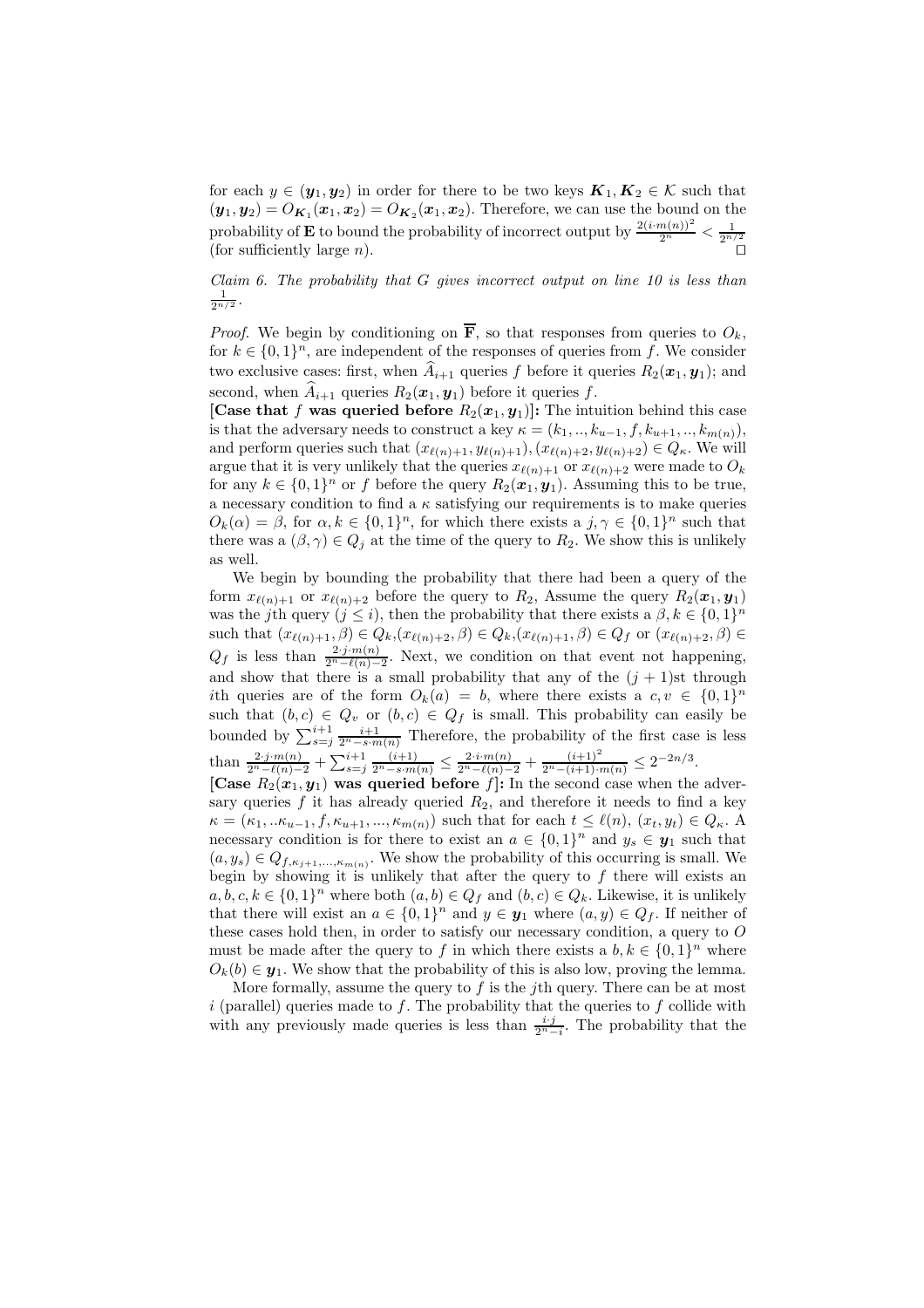queries to f will output a  $y \in y$  is bound by  $\frac{i \cdot \ell(n)}{2^n - i}$ . Finally, the probability that any queries to O after the query to f will result in  $y \in y$  is less than  $\frac{m(n) \cdot i}{2^n - (i+1) \cdot m(n)}$ . Therefore, by the union bound the probability of the second case can easily be bound by  $\frac{3 \cdot i \cdot m(n)}{2^n - (i+1) \cdot m(n)}$ .

Therefore, for all sufficiently large  $n$  the probability that the entire claim holds is bound by  $\frac{3 \cdot i \cdot m(n)}{2^n - (i+1)\cdot m(n)} + 1/2^{2n/3} + 2(i \cdot m(n))^2/2^n \leq 2^{-n/2}$ , where the last summand accounts for our conditioning on  $\overline{F}$ . □

Claim 7. The probability that  $G$  gives incorrect output on line 12 is less than  $\frac{1}{2^{n/2}}$ .

Proof. The only reason we may have an incorrect output on line 12 is because the output to an actual query to  $R_3(1^n, x_1, x_2, y_1, y_2)$  is  $(x^*, y^*)$  for  $\kappa \in_{\mathcal{U}} \{\kappa \in \{0,1\}^{n \cdot m(n)} | O_{\kappa}(\boldsymbol{x}_1, \boldsymbol{x}_2) = (\boldsymbol{y}_1, \boldsymbol{y}_2)\}, \ x^* \in_{\mathcal{U}} \{0,1\}^n \ \text{and} \ y^* = O_{\kappa}(\boldsymbol{x}^*);$ whereas, G always outputs  $O_K(x^*)$  for  $K \in \mathcal{K}$  and  $x^* \in \mathcal{U} \{0,1\}^n$ . Thus, even if there exists a  $\mathbf{K}' \in (\{0,1\}^n)^{m(n)}$ , where  $\mathbf{K} \neq \mathbf{K}'$  and  $O_{\mathbf{K}'}(\boldsymbol{x}_1,\boldsymbol{x}_2) = (\boldsymbol{y}_1,\boldsymbol{y}_2)$ , there is no possibility for  $(x^*, O_{\mathbf{K}'}(x^*))$  to be output by G. We show that it is highly unlikely that  $\left|\left\{\kappa \in \{0,1\}^{n \cdot m(n)} | O_{\kappa}(\boldsymbol{x}_1, \boldsymbol{x}_2) = (\boldsymbol{y}_1, \boldsymbol{y}_2)\right\}\right| > 1$ , and thus there is rarely an error in output of  $G$  on line 12.

The result follows by conditioning on there being no collisions and then applying the Unique Paths Corollary. In particular, assuming  $\overline{E}$  holds then our sets Q satisfy the requirements for the Unique Paths Corollary where  $KS =$  $({0,1}^n)^{m(n)} \setminus \mathcal{K}$ . Therefore, by the Unique Paths Corollary we can bound the probability by  $2^{n \cdot (m(n)-\ell(n))-\ell(n)}$ , and we bound the probability of **E** by  $2(i \cdot$  $(m(n))^{2}/2^{n}$ . Therefore by the union bound, the probability of error is less than  $2^{-n/2}$  for sufficiently large *n*. □

To finish proving Lemma 4 we simply take the union bound on the probability of errors in Claims 4,5,6 and 7, and this is less than  $5/2^{n/2}$  proving the lemma. ⊓⊔

#### 4.3 Proof of Lemma 5

For the convenience of the reader we restate Lemma 5.

**Lemma 9.** For all sufficiently large  $n$ :

$$
\Pr[O \stackrel{O}{\leftarrow} \Pi; R \stackrel{R}{\leftarrow} \Psi(O); f \in_{\mathcal{U}} \Pi^n :: \widehat{A}_{i+1}^{O,R,f}(1^n) \neq \widehat{A}_i^{O,R,f}(1^n)] \leq \frac{5}{2^{n/2}}
$$

*Proof.* We note that this proof is basically the same as the proof of Lemma 4 in the previous section. The only portion of the proof of Lemma 4 that relied on the fact that  $f \in O$  as opposed to  $f \in \Pi$  was Claim 2, which defines the event F and bound the probability of it occurring; and those claims that conditioned on the event  $\overline{F}$  and then later had to add in a small probability for error in the case that F held.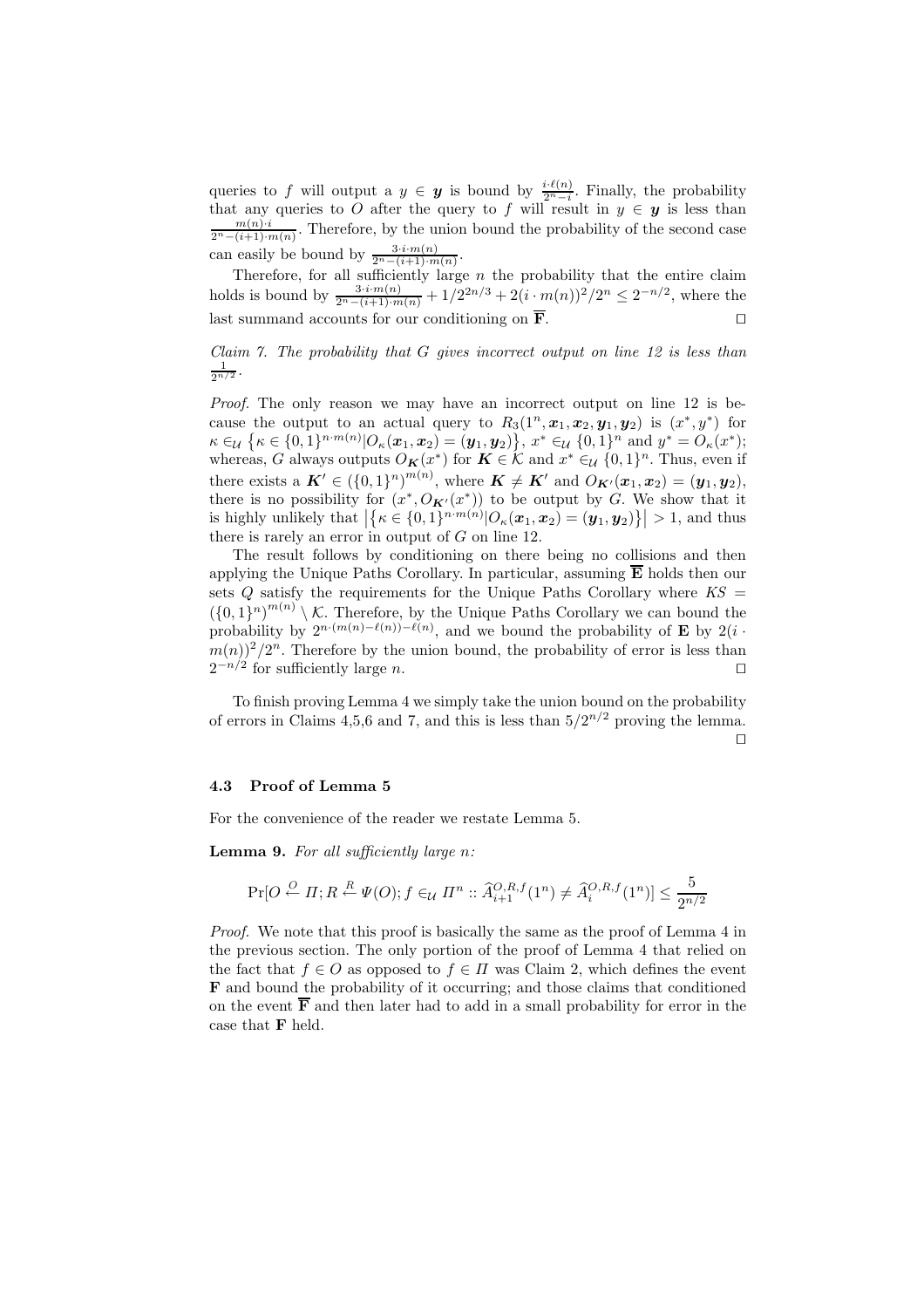We remind the reader that definition of the event **F** is that  $A_{i+1}$  makes any of its first i queries to  $O_k$ , where  $f = O_k$ . Clearly, in the experiment for Lemma 5 the probability of the event **F** is 0, as  $f \in \Pi$  and not O. Therefore, the probability of error in this lemma will be smaller than that of Lemma 4. ⊓⊔

# 5 Other Constructions, Concluding Remarks & Open Questions

The authors note that the basic design of this oracle and the proof techniques of this paper can be naturally lifted to at least one other natural construction: the XOR of functions. The important observation is that the construction needs to have some natural combinatorial property that corresponds to the Unique Paths Lemma, and with XOR such a property exists, although the notion needs a bit of massaging. The authors leave the proof of this claim to a later version of this paper.

The previous observation leads to the question of whether or not there is a simple combinatorial characterization of those constructions that require a nonrelativizing proof technique to show they achieve adaptive security. It also leads to a natural quantitative question: what is the lower-bound on the number of calls to a non-adaptively secure function generator in an adaptively secure blackbox construction? Recently, there has been some success in getting quantitative lower bounds in such black-box settings [5, 6, 13], and so it is conceivable one could be found in this setting as well.

As mentioned in the introduction, there is currently a known upper-bound of  $\Omega(n/\log n)$  calls to a non-adaptive generator in order to achieving black-box adaptive security. Further, the same upper-bound is achieved by two independent constructions. It would be interesting to know whether or not the current constructions are effectively the best possible. A natural question along these lines is whether or not there are any constructions that would give a smaller upper-bound.

## 6 Acknowledgments

The author would like to thank Charles Rackoff, Omer Reingold, Vladimir Kolesnikov and the anonymous referees for comments and suggestions that substantially improved the presentation of this paper.

## References

- 1. W. Aiello, M. Bellare, G. Di Crescenzo, and R. Vekatesan. Security amplification by composition: The case of doubly-iterated, ideal ciphers. In Advances in Cryptology - Crypto 98, pages 390–407, 1998.
- 2. Theodore Baker, John Gill, and Robert Solovay. Relativizations of the  $P = ?N$ question. SIAM Journal on Computing, 4(4):431–442, 1975.